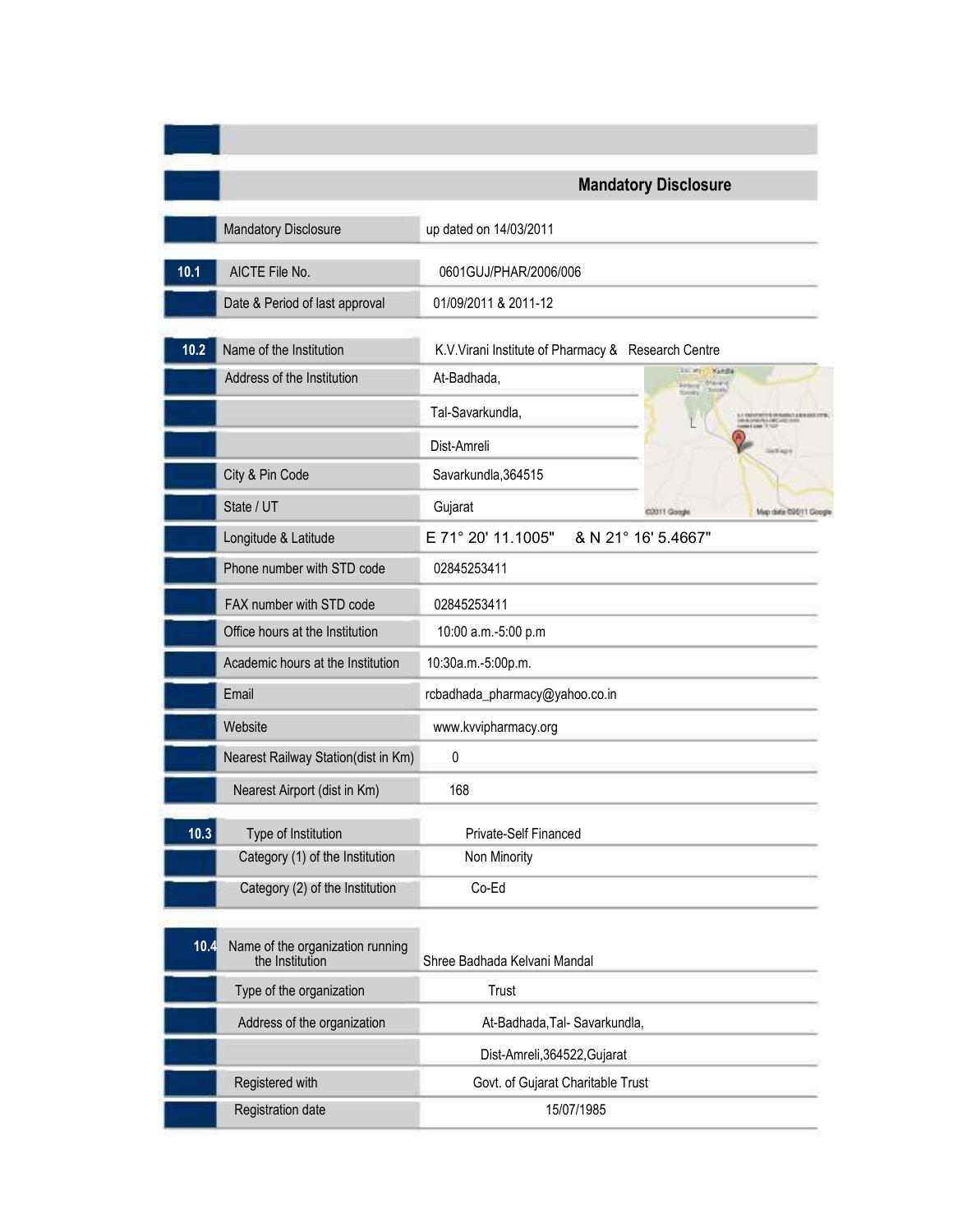| Website of the organization                  |                                                                                                                                                                                                                                                                                                                                                                                                      |
|----------------------------------------------|------------------------------------------------------------------------------------------------------------------------------------------------------------------------------------------------------------------------------------------------------------------------------------------------------------------------------------------------------------------------------------------------------|
| Name of the affiliating University<br>10.5   | 1. Saurashtra University & 2. Gujarat Technological University                                                                                                                                                                                                                                                                                                                                       |
| Address                                      | 1. Rajkot. Gujarat<br>& 2. Ahmedabad, Gujarat                                                                                                                                                                                                                                                                                                                                                        |
| Website                                      | 1.www.saurashtrauniversity.edu.org & 2. www.gtu.ac.in                                                                                                                                                                                                                                                                                                                                                |
| Latest affiliation period                    | 2011-12                                                                                                                                                                                                                                                                                                                                                                                              |
| Name of Principal / Director<br>10.6         | Dr. RavindraNath Shanbhogue                                                                                                                                                                                                                                                                                                                                                                          |
| <b>Exact Designation</b>                     | Director                                                                                                                                                                                                                                                                                                                                                                                             |
| Phone number with STD code                   | 02845253411                                                                                                                                                                                                                                                                                                                                                                                          |
| FAX number with STD code                     | 02845253411                                                                                                                                                                                                                                                                                                                                                                                          |
| Email                                        | r_shanubhag@hotmail.com                                                                                                                                                                                                                                                                                                                                                                              |
| <b>Highest Degree</b>                        | PhD.                                                                                                                                                                                                                                                                                                                                                                                                 |
| Field of specialization                      | Pharmacology                                                                                                                                                                                                                                                                                                                                                                                         |
| 10.<br>Governing Body                        | 1. Shri Kalubhai V. Virani,<br>President, (M.L.A. & Farmer)<br>2. Shri Bharatbhai H. Virani<br>- Trustee, (Industrialist- Surat)<br>3. Smt. Muktaben K. Patel<br>- Trustee, (Social Worker- Badhada)<br>4. Shri Madhubhai D. Devani<br>- Trustee, (Farmer-Badhada)<br>- Trustee, (Farmer- Badhada)<br>5. Shri Nanubhai J. Malani                                                                     |
| Frequency of meetings & date<br>last meeting | Board meetings and Academic Advisory Body meetings are held<br>at intervals of three months, or can meet earlier if extraordinary situation arises<br>Last meeting date: 26-12-2010                                                                                                                                                                                                                  |
| 10.8<br>Academic Advisory Body               | Director, G.D.G.Mahila Pharmacy College, Amreli<br>2.<br>Dr. D.K. SaiyedCampusDirector, R.BPCollege of pharmacy, Alkot<br>Shree Kalubhai. V. Virani, M.L.A. Savarkundla, Managing Trustee<br>3.                                                                                                                                                                                                      |
|                                              | Shri Badhada Kelvani Nandal, Badhada<br>Mr.N.L.Gore,Director,K.V.ViraniInst.ofPharmacy&Res.Centre,<br>4.<br>Mr.N.R.Das, Sr.Lecturer, K.V.Viranilnst.ofPharmacy&Res. Centre,<br>5.<br>Mr. Ashok . K. Virani , Director- P.T.C College, Badhada<br>6.<br>Mr. R. Mangrioliya, Principal, H.N. Virani High School, Badhada<br>7.<br>8.<br>Dr. B.N.Suhagiya , Prof., L.M. College of Pharmacy, Ahmedabad. |
| Frequency of meetings & date<br>last meeting | Dr. V.B.Desai, Syndicate Member, Saurashtra University, Rajkot.<br>9.<br>Board meetings and Academic Advisory Body meetings are held<br>at intervals of three months, or can meet earlier if extraordinary                                                                                                                                                                                           |

Last meeting date: 26-12-2010

l,

à,

 $\mathcal{L}^{\text{max}}$ 

 $\mathcal{L}^{\text{max}}$ 

 $\hat{\boldsymbol{\beta}}$ 

 $\mathcal{L}^{(1)}$ 

J.

l,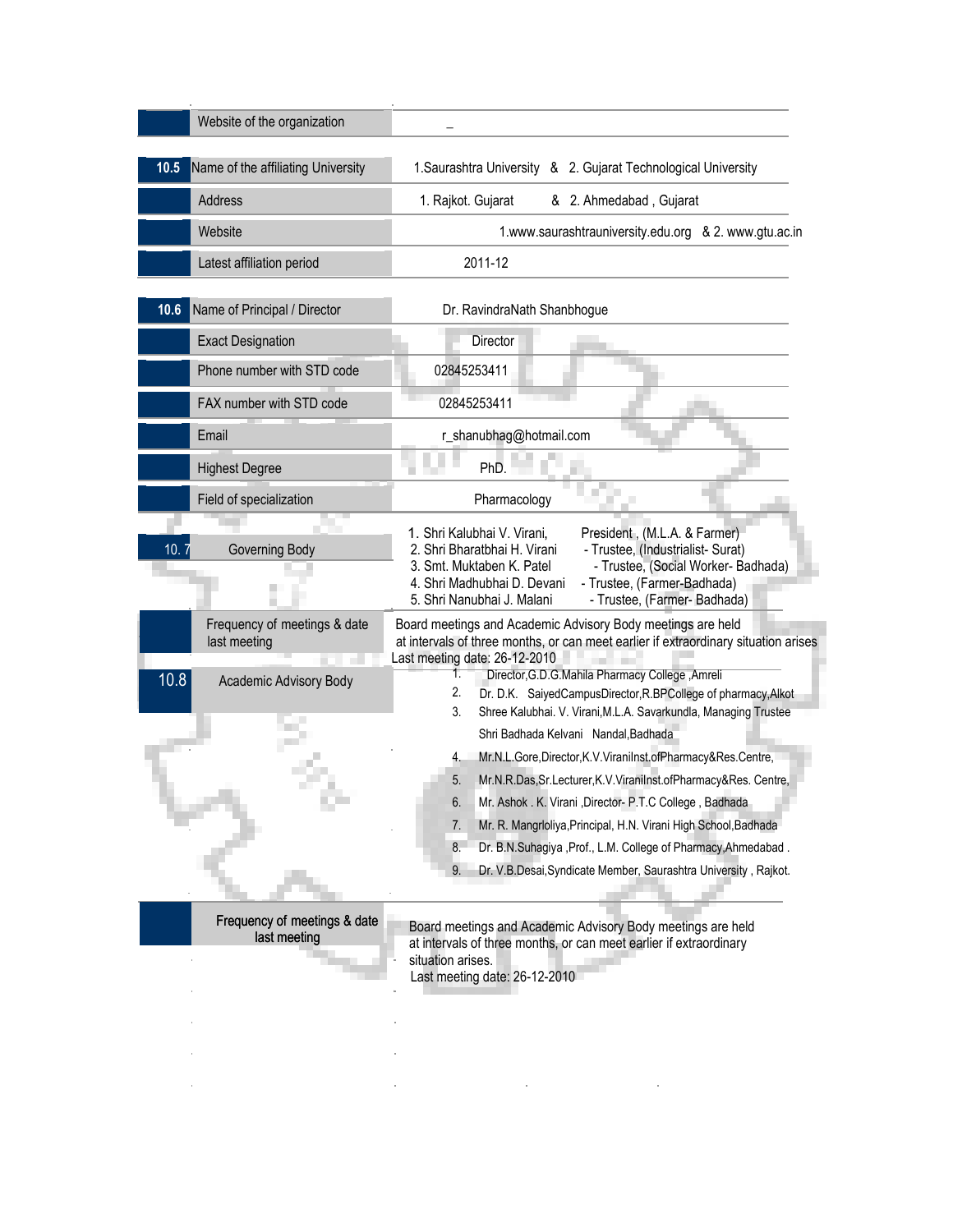

are conveyed to President of Mandal at regular meeting with Director. Redressal of grievance is carried out to utmost extent provided & available under given circumstances.

l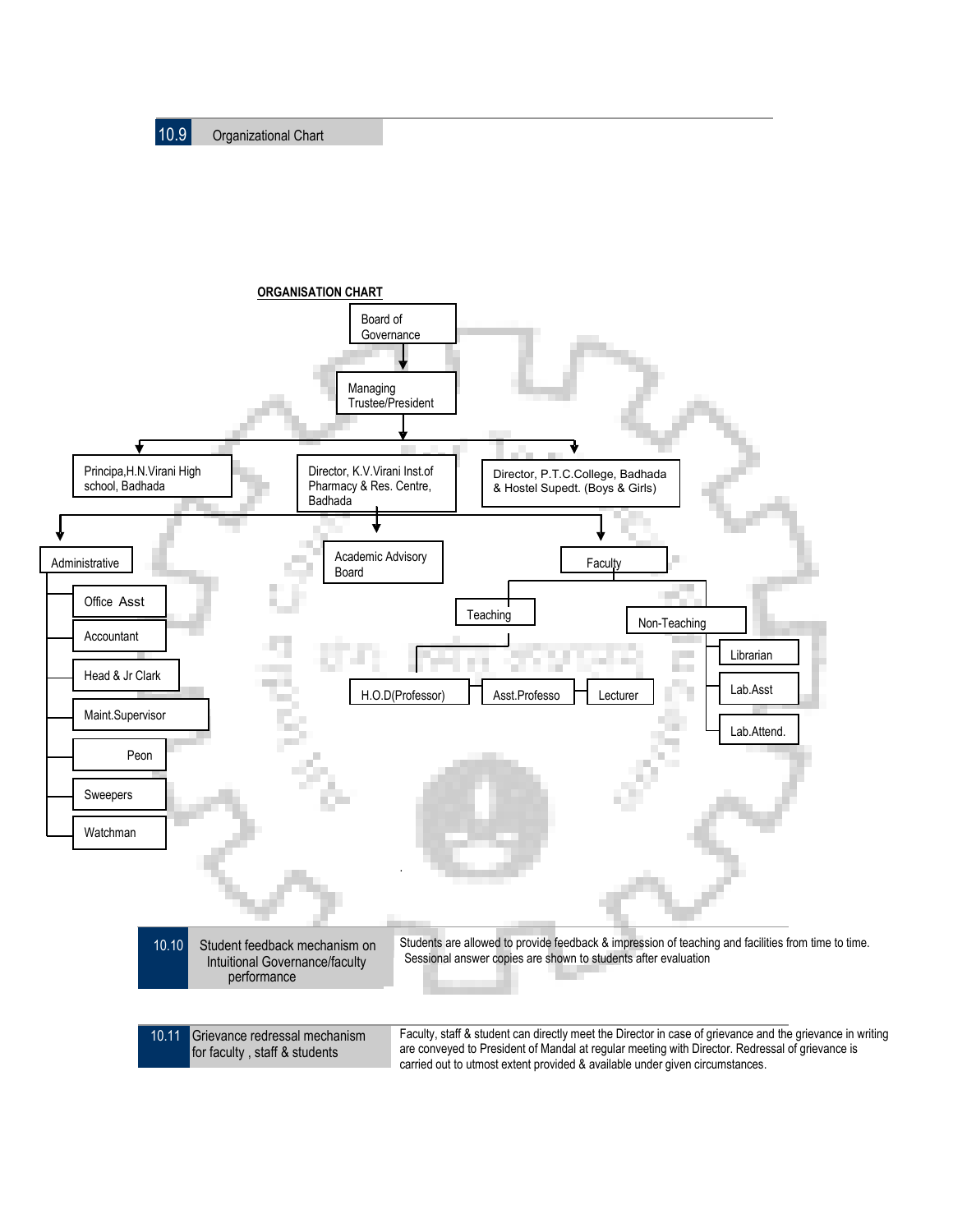| 10.12<br>Name of Department                    |                          | Pharmacy                                                               |
|------------------------------------------------|--------------------------|------------------------------------------------------------------------|
| Course                                         | <b>B.Pharm</b>           | M.Pharm                                                                |
| Level                                          | UG                       | PG                                                                     |
| Year of approval by the council                | 2006-07                  | 2011-12                                                                |
| Year wise sanctioned Intake                    | CAY(2011-12)<br>60       | 60 (2010-11) 60 (2009-10) B.Pharm., 18 (2011-12), 18 (2011-12) M.Pharm |
| Year wise Actual Admission                     | 14 (2010-11)             | 22 (2009-10) 20 (2008-09) B.Pharm., 0 (2011-12), 0(2011-12) M. Pharm   |
| Cut-off marks - General quota                  | 45.33 AY(2011-12), 36.25 | 31.95                                                                  |
| % Students passed with Distinction             | 25 (2010-11)             | 7.3 (2009-10)                                                          |
| % Students passed with First Class             | 81 (2010-11),            | 70.73 (2009-10)                                                        |
| Students Placed                                | <b>NIL</b>               |                                                                        |
| <b>The Co</b><br>Average Pay package, Rs./Year |                          | N/A/                                                                   |
| Students opted for Higher Studies              |                          | Yes                                                                    |
| Accreditation Status of the course             | Not Accredited           |                                                                        |
| <b>Doctoral Course</b>                         |                          | Nil                                                                    |
| Foreign Collaboration, if any                  |                          | <b>Nil</b>                                                             |
| <b>Professional Society Memberships</b>        |                          | Yes                                                                    |
| Professional activities                        |                          | Yes                                                                    |
| Consultancy activities                         |                          | Yes                                                                    |
| <b>COM</b><br>Grants fetched                   |                          | Nil                                                                    |
| Departmental Achievements                      |                          | $\mathsf{Nil}$                                                         |
| Distinguished Alumni                           |                          | Yes                                                                    |
|                                                |                          |                                                                        |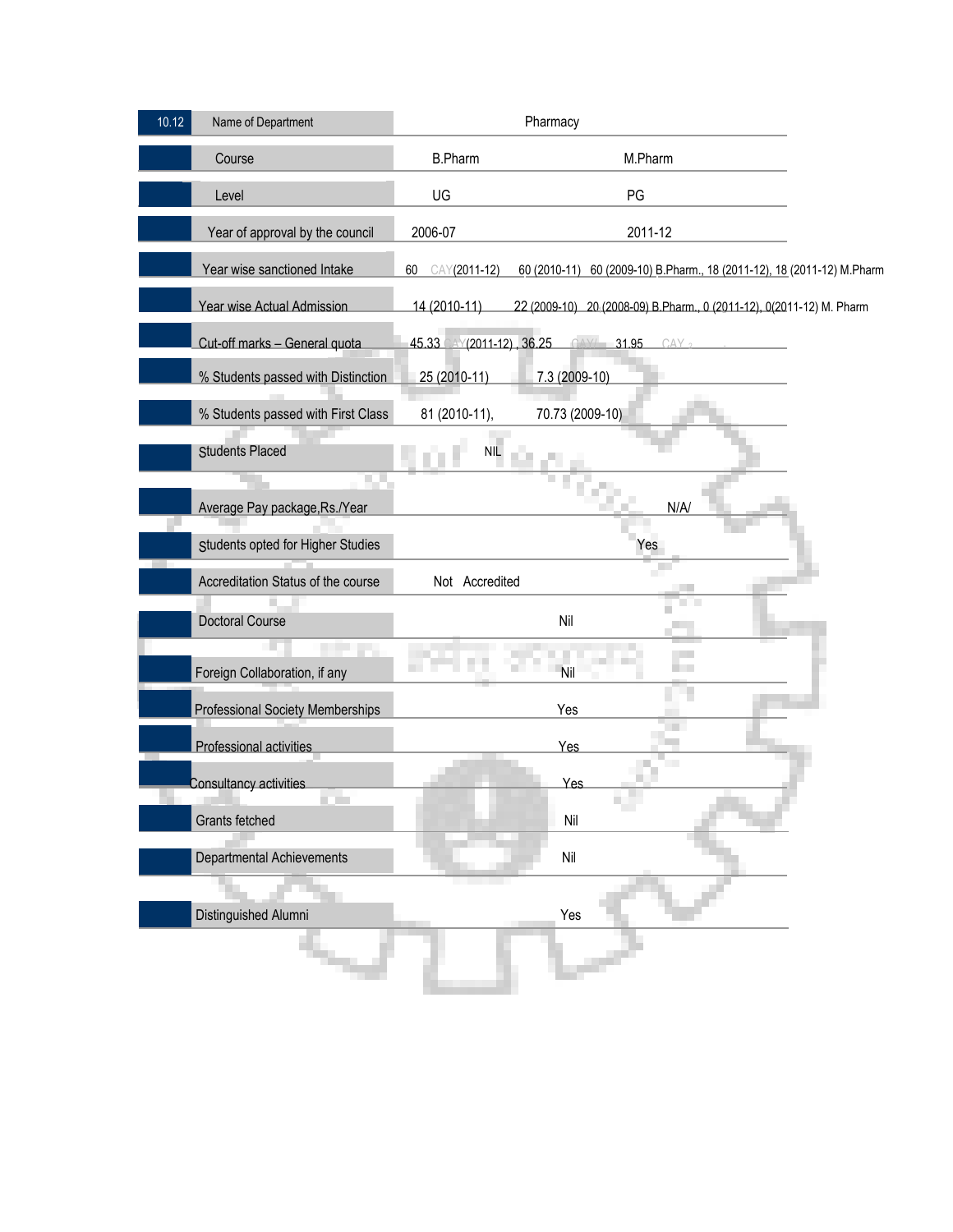| 10.13 | Name of Teaching Staff*                      | Dr. Ravindranath Shanbhogue                                                   |                    |                                                      |  |  |
|-------|----------------------------------------------|-------------------------------------------------------------------------------|--------------------|------------------------------------------------------|--|--|
|       | Designation                                  |                                                                               | Director           |                                                      |  |  |
|       | Department                                   |                                                                               | Pharmacy           |                                                      |  |  |
|       | Date of Joining the Institution              |                                                                               | 02/08/2010         |                                                      |  |  |
|       | Qualifications with Class/Grade              | B.Pharm-1st                                                                   | M.Pharm-1st        | Ph.D.-1st                                            |  |  |
|       | Total Experience in Years                    | Teaching - 31                                                                 | Industry-Nil       | Research-29                                          |  |  |
|       | Papers Published                             | National - 06                                                                 | International - 07 |                                                      |  |  |
|       | Papers Presented in Conferences              | National - 05                                                                 |                    | International - 01                                   |  |  |
|       | PhD Guide? Give field & University           | <b>YES</b><br><b>PHARMACY</b>                                                 |                    | Manipal University, Manipal & Sholini University, HP |  |  |
|       | PhDs / Projects Guided                       |                                                                               | 04                 |                                                      |  |  |
|       | Books Published / IPRs/ Patents              |                                                                               | 05                 |                                                      |  |  |
|       | Professional Memberships                     |                                                                               | 14                 |                                                      |  |  |
|       | <b>Consultancy Activities</b>                | Consulted to several Institutions & Industries, G.N. Pharmaceuticals, Manipal |                    |                                                      |  |  |
|       | Awards                                       |                                                                               | 02                 |                                                      |  |  |
|       | Grants fetched                               | 1.Dr. TMA Pai Research Grant, 2. ICMR Grant                                   |                    |                                                      |  |  |
|       | Interaction with Professional<br>Institution | As visiting Faculty<br><b>TIME</b>                                            |                    |                                                      |  |  |
|       |                                              |                                                                               |                    |                                                      |  |  |
|       | Ģ.                                           |                                                                               |                    |                                                      |  |  |
|       |                                              |                                                                               |                    |                                                      |  |  |
|       |                                              |                                                                               |                    |                                                      |  |  |
|       |                                              |                                                                               |                    |                                                      |  |  |
|       |                                              |                                                                               |                    |                                                      |  |  |

**Contract Contract Contract Contract**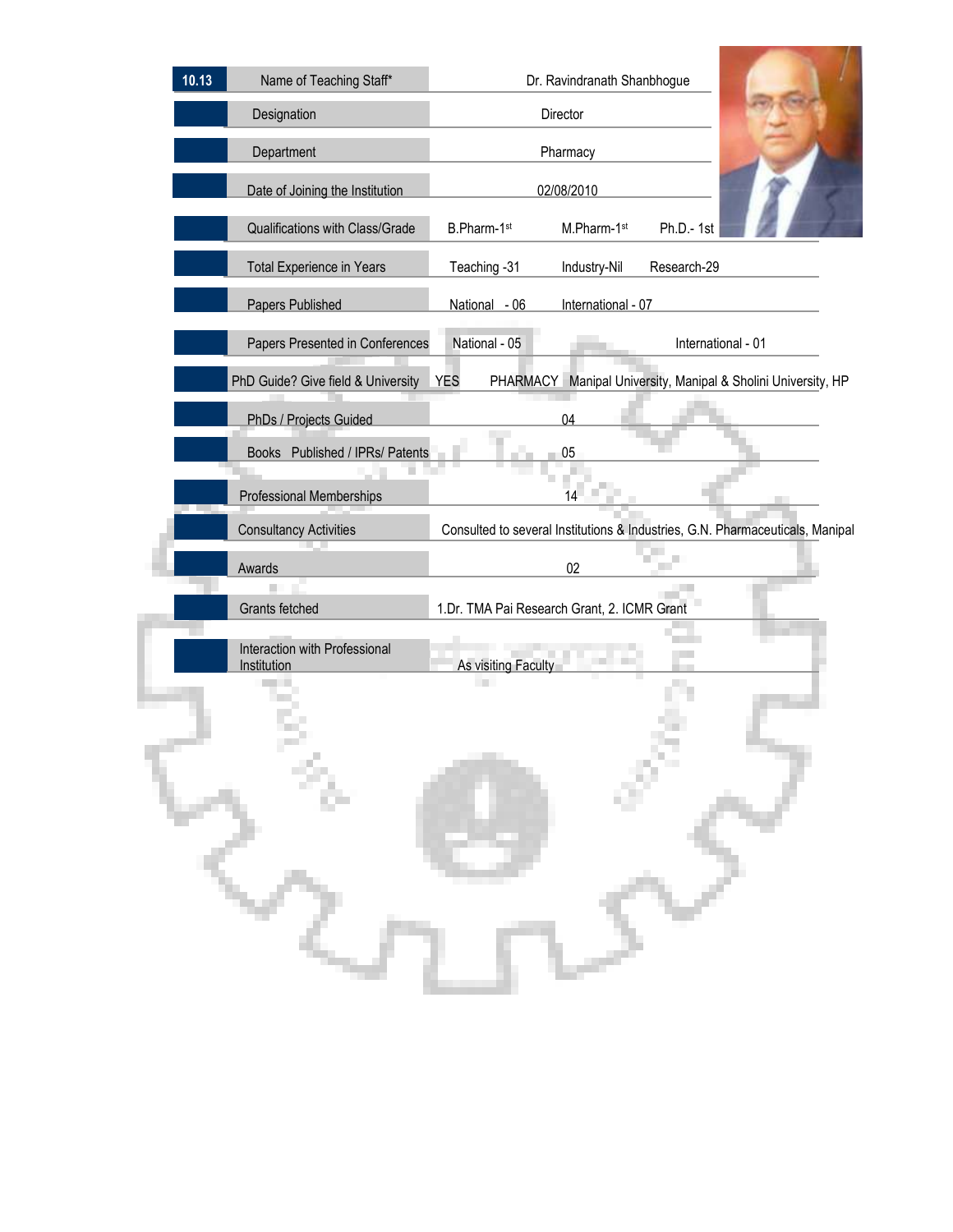| 10.13 | Name of Teaching Staff*                      | Dr. Mahendra R. Shiiradkar |             |                   |  |  |
|-------|----------------------------------------------|----------------------------|-------------|-------------------|--|--|
|       | Designation                                  |                            | Professor   |                   |  |  |
|       | Department                                   |                            | Pharmacy    |                   |  |  |
|       | Date of Joining the Institution              | 30/08/2011                 |             |                   |  |  |
|       | Qualifications with Class/Grade              | B.Pharm-1st                | M.pharm-1st |                   |  |  |
|       | <b>Total Experience in Years</b>             | Teaching -5                | Industry-7  | Research-Nil      |  |  |
|       | <b>Papers Published</b>                      | National -10               |             | International-1   |  |  |
|       | Papers Presented in Conferences              | National-8                 |             | International-Nil |  |  |
|       | PhD Guide? Give field & University           |                            | -Nil-       |                   |  |  |
|       | PhDs / Projects Guided                       |                            | -Nil-       |                   |  |  |
|       | Books Published / IPRs/ Patents              |                            | -Nil-       |                   |  |  |
|       | Professional Memberships                     |                            | -Nil-       |                   |  |  |
|       | <b>Consultancy Activities</b>                |                            | -Nil-       |                   |  |  |
|       | Awards                                       |                            | -Nil-       |                   |  |  |
|       | Grants fetched                               |                            | -Nil-       |                   |  |  |
|       | Interaction with Professional<br>Institution | n Ti                       | -Nil-       |                   |  |  |
|       |                                              |                            |             |                   |  |  |
|       |                                              |                            |             |                   |  |  |
|       |                                              |                            |             |                   |  |  |
|       |                                              |                            |             |                   |  |  |
|       |                                              |                            |             |                   |  |  |
|       |                                              |                            |             |                   |  |  |
|       |                                              |                            |             |                   |  |  |
|       |                                              |                            |             |                   |  |  |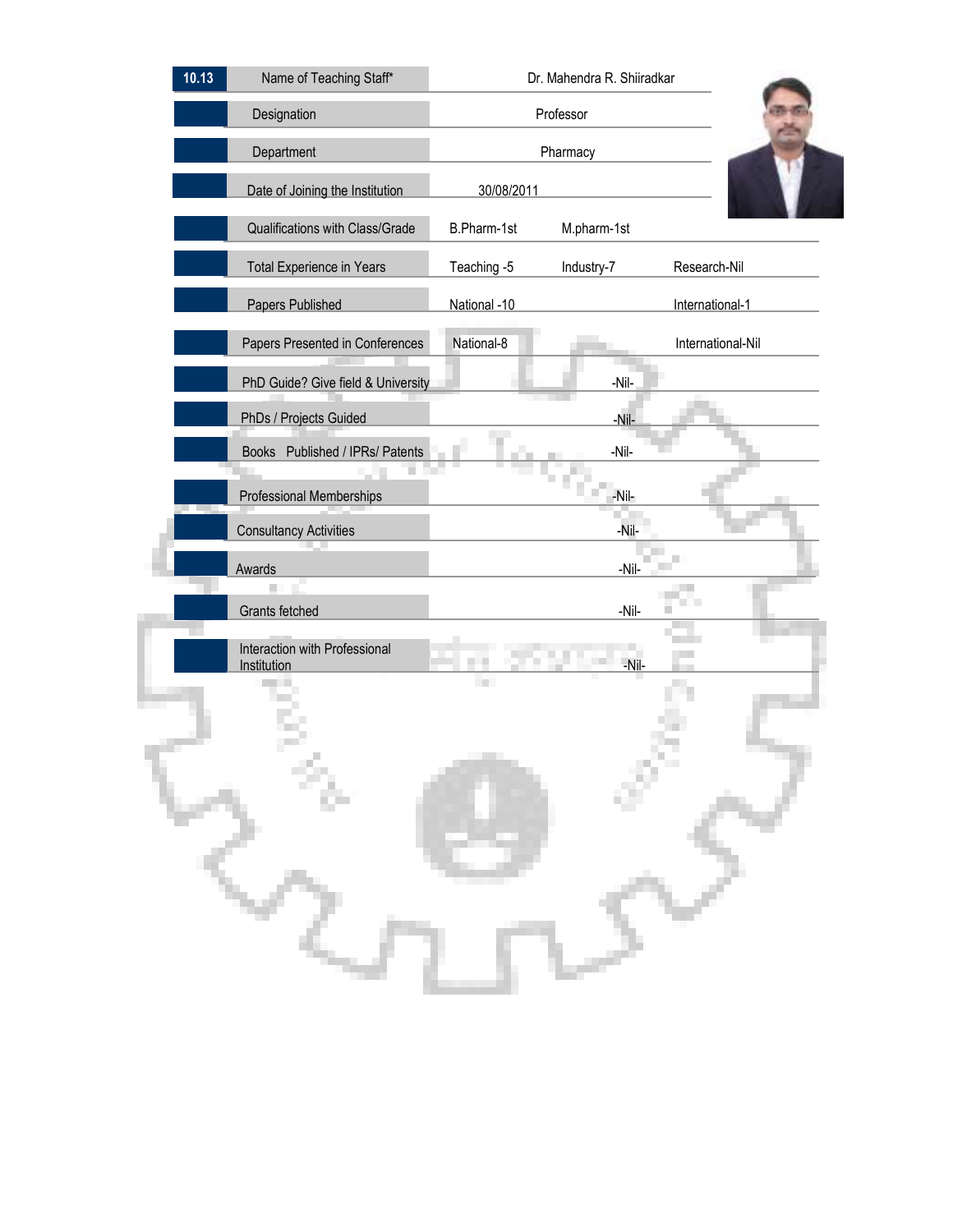| 10.13. | Name of Teaching Staff*            | Mr.Nihar Ranjan Das |              |                    |                   |
|--------|------------------------------------|---------------------|--------------|--------------------|-------------------|
|        | Designation                        | Lecturer            |              |                    |                   |
|        | Department                         |                     | Pharmacy     |                    |                   |
|        | Date of Joining the Institution    |                     | 05/03/2007   |                    |                   |
|        | Qualifications with Class/Grade    | B.Pharm-1st         |              | M.pharm-1st        | PhD- (Registered) |
|        | <b>Total Experience in Years</b>   | Teaching-5          | Industry-Nil | Research-Nil       |                   |
|        | Papers Published                   | National -01        |              | International-Nil  |                   |
|        | Papers Presented in Conferences    | National-Nil        |              | International -Nil |                   |
|        | PhD Guide? Give field & University |                     | -Nil-        |                    |                   |
|        | PhDs / Projects Guided             |                     | -Nil-        |                    |                   |
|        | Books Published / IPRs/ Patents    |                     | -Nil-        |                    |                   |
|        | <b>Professional Memberships</b>    |                     | 01           |                    |                   |
|        | <b>Consultancy Activities</b>      |                     | -Nil-        |                    |                   |
|        | Awards                             |                     | -Nil-        |                    |                   |
|        | Grants fetched                     |                     | -Nil-        |                    |                   |
|        | Interaction with Professional      | <b>Time</b>         | -Nil-        |                    |                   |
|        | Institution                        |                     |              |                    |                   |
|        |                                    |                     |              |                    |                   |
|        |                                    |                     |              |                    |                   |
|        |                                    |                     |              |                    |                   |
|        |                                    |                     |              |                    |                   |
|        |                                    |                     |              |                    |                   |
|        |                                    |                     |              |                    |                   |
|        |                                    |                     |              |                    |                   |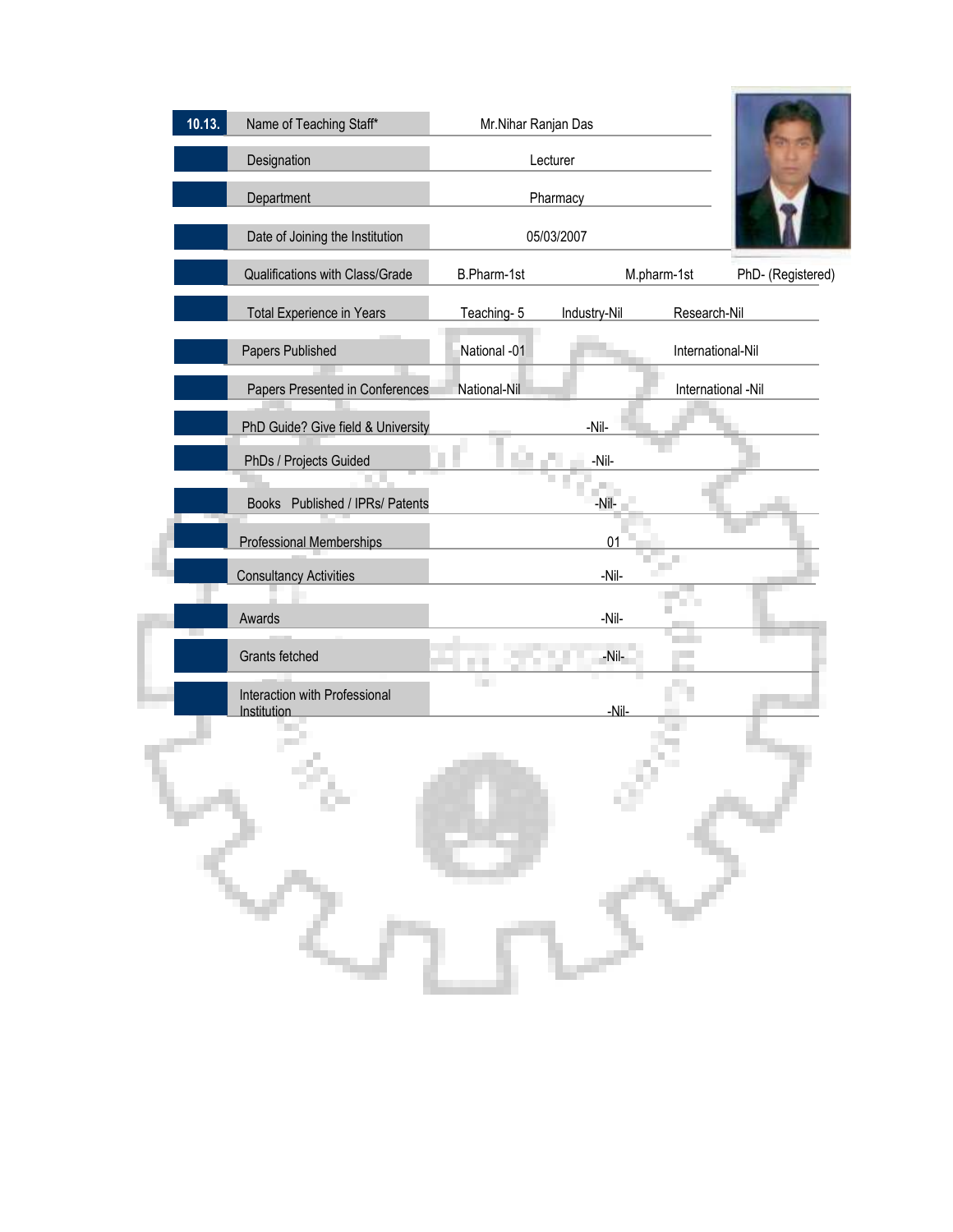| 10.13 | Name of Teaching Staff*                      | Mr. Satyaranjan Mishra |              |                   |
|-------|----------------------------------------------|------------------------|--------------|-------------------|
|       | Designation                                  | Lecturer               |              |                   |
|       | Department                                   | Pharmacy               |              |                   |
|       | Date of Joining the Institution              | 29/07/2008             |              |                   |
|       | Qualifications with Class/Grade              | B.Pharm-1st            | M.Pharm-1st  | PhD- (Registered) |
|       | Total Experience in Years                    | Teaching -3.8          | Industry-Nil | Research-Nil      |
|       | Papers Published                             | National -09           |              | International-03  |
|       | Papers Presented in Conferences              | National -06           |              | International-Nil |
|       | PhD Guide? Give field & University           |                        | $-Nil-$      |                   |
|       | PhDs / Projects Guided                       |                        | -Nil-        |                   |
|       | Books Published / IPRs/ Patents              |                        | -Nil-        |                   |
|       | Professional Memberships                     |                        | 01           |                   |
|       | <b>Consultancy Activities</b>                |                        | -Nil-        |                   |
|       | Awards                                       |                        | -Nil-        |                   |
|       | Grants fetched                               |                        | -Nil-        |                   |
|       | Interaction with Professional<br>Institution | <b>COL</b>             | -Nil-        |                   |
|       |                                              |                        |              |                   |
| つ     | ٥                                            |                        |              |                   |
|       |                                              |                        |              |                   |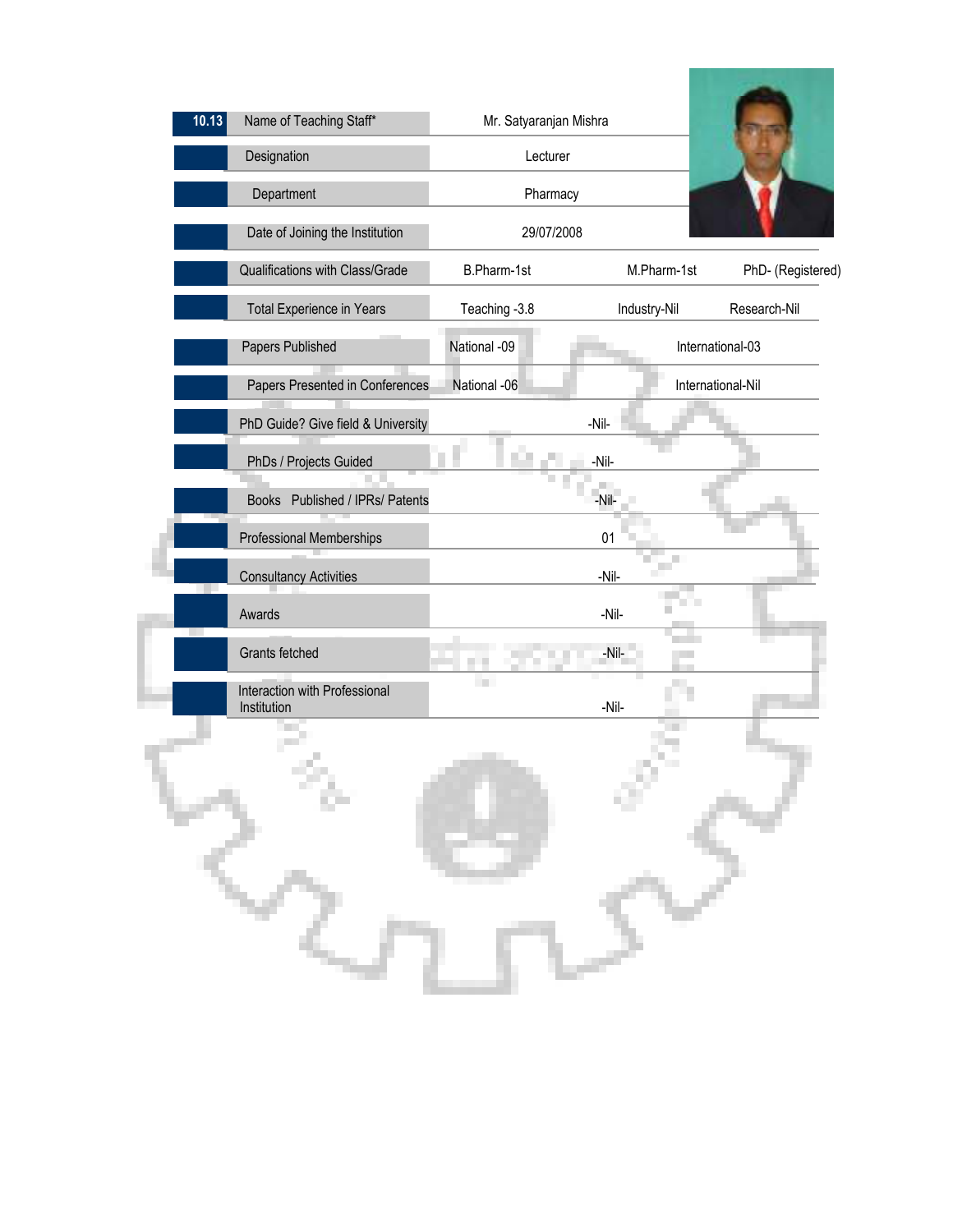| 10.13. | Name of Teaching Staff*            | Mr.D.K.Tarai |                                           |                     |
|--------|------------------------------------|--------------|-------------------------------------------|---------------------|
|        | Designation                        | Lecturer     |                                           |                     |
|        | Department                         | Pharmacy     |                                           |                     |
|        | Date of Joining the Institution    | 09/08/2008   |                                           |                     |
|        | Qualifications with Class/Grade    | B.Pharm-1st  | M.Pharm-1st                               |                     |
|        | Total Experience in Years          | Teaching-3.8 | Industry-Nil                              | Research-Nil        |
|        | Papers Published                   | National -02 |                                           | International-Nil   |
|        | Papers Presented in Conferences    | National -01 |                                           | International --Nil |
|        | PhD Guide? Give field & University |              | -Nil-                                     |                     |
|        | PhDs / Projects Guided             |              | -Nil-                                     |                     |
|        | Books Published / IPRs/ Patents    |              | -Nil-                                     |                     |
|        | Professional Memberships           |              | -Nil-                                     |                     |
|        | <b>Consultancy Activities</b>      |              | €<br>$\mathcal{L}_{\mathcal{A}}$<br>-Nil- |                     |
|        | Awards                             |              | -Nil-                                     |                     |
|        | Grants fetched                     |              | -Nil-                                     |                     |
|        | Interaction with Professional      | <b>TELE</b>  |                                           |                     |
|        | Institution                        |              | -Nil-                                     |                     |
|        |                                    |              |                                           |                     |
|        |                                    |              |                                           |                     |
|        | Ģ,                                 |              |                                           |                     |
|        |                                    |              |                                           |                     |
|        |                                    |              |                                           |                     |
|        |                                    |              |                                           |                     |
|        |                                    |              |                                           |                     |
|        |                                    |              |                                           |                     |
|        |                                    |              |                                           |                     |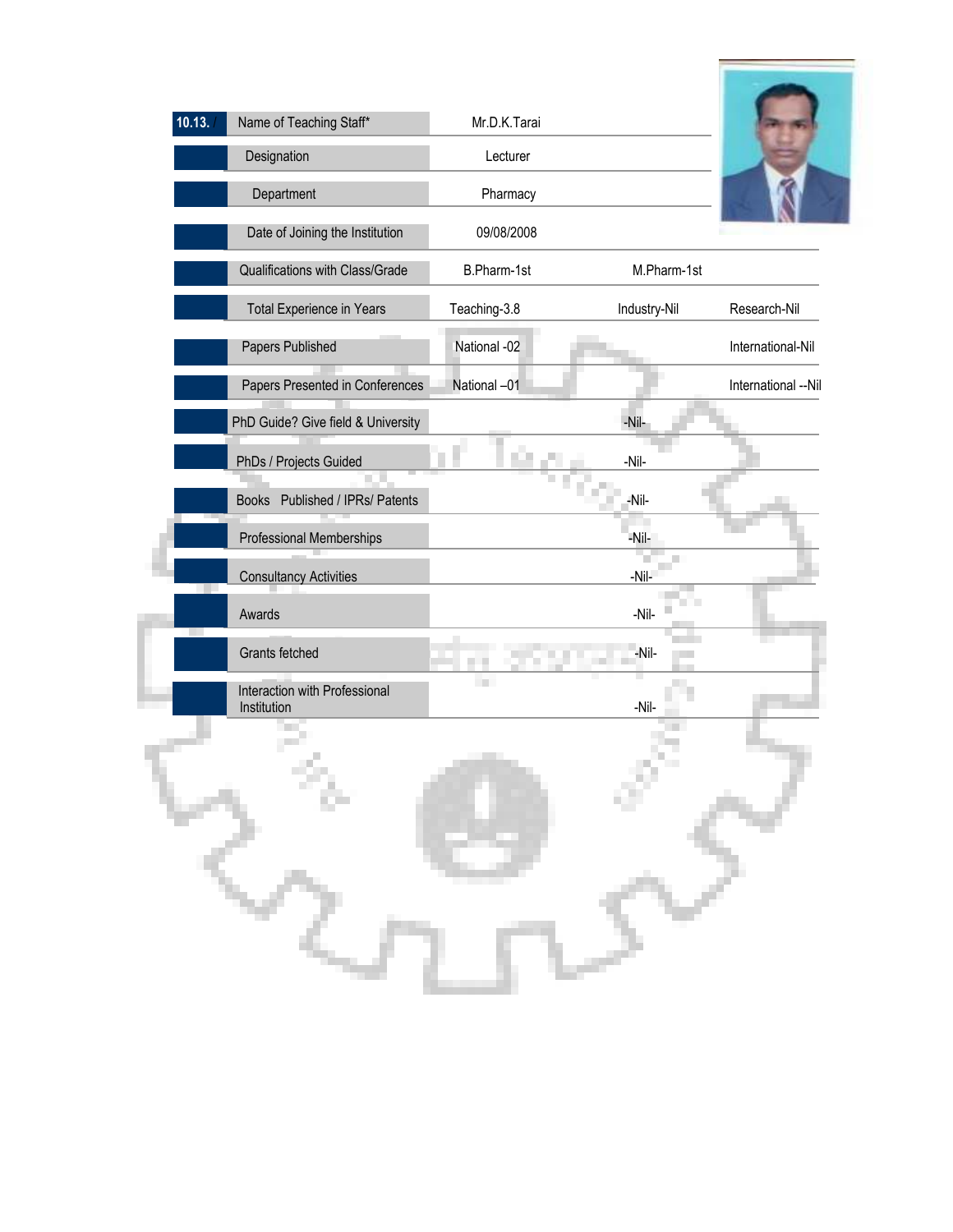| 10.13. | Name of Teaching Staff*                      | Mr.Hitesh Patel |                 |                   |
|--------|----------------------------------------------|-----------------|-----------------|-------------------|
|        | Designation                                  | Lecturer        |                 |                   |
|        | Department                                   | Pharmacy        |                 |                   |
|        | Date of Joining the Institution              | 15/09/2008      |                 |                   |
|        | Qualifications with Class/Grade              | B.Pharm-1st     |                 | M.Pharm-1st       |
|        | <b>Total Experience in Years</b>             | Teaching - 3.7  | Industry-Nil    | Research-Nil      |
|        | Papers Published                             | National -Nil   |                 | International-Nil |
|        | Papers Presented in Conferences              | National-Nil    |                 | International-Nil |
|        | PhD Guide? Give field & University           |                 | -Nil-           |                   |
|        | PhDs / Projects Guided                       | ЦÙ.             | -Nil-           |                   |
|        | Books Published / IPRs/ Patents              |                 | $\Box$<br>-Nil- |                   |
|        | Professional Memberships                     |                 | $-Nil-$         |                   |
|        | <b>Consultancy Activities</b>                |                 | -Nil-           |                   |
|        | Awards                                       |                 | -Nil-           |                   |
|        | Grants fetched                               | n a             | -Nil-           |                   |
|        | Interaction with Professional<br>Institution | <b>COL</b>      | -Nil-           |                   |
|        |                                              |                 |                 |                   |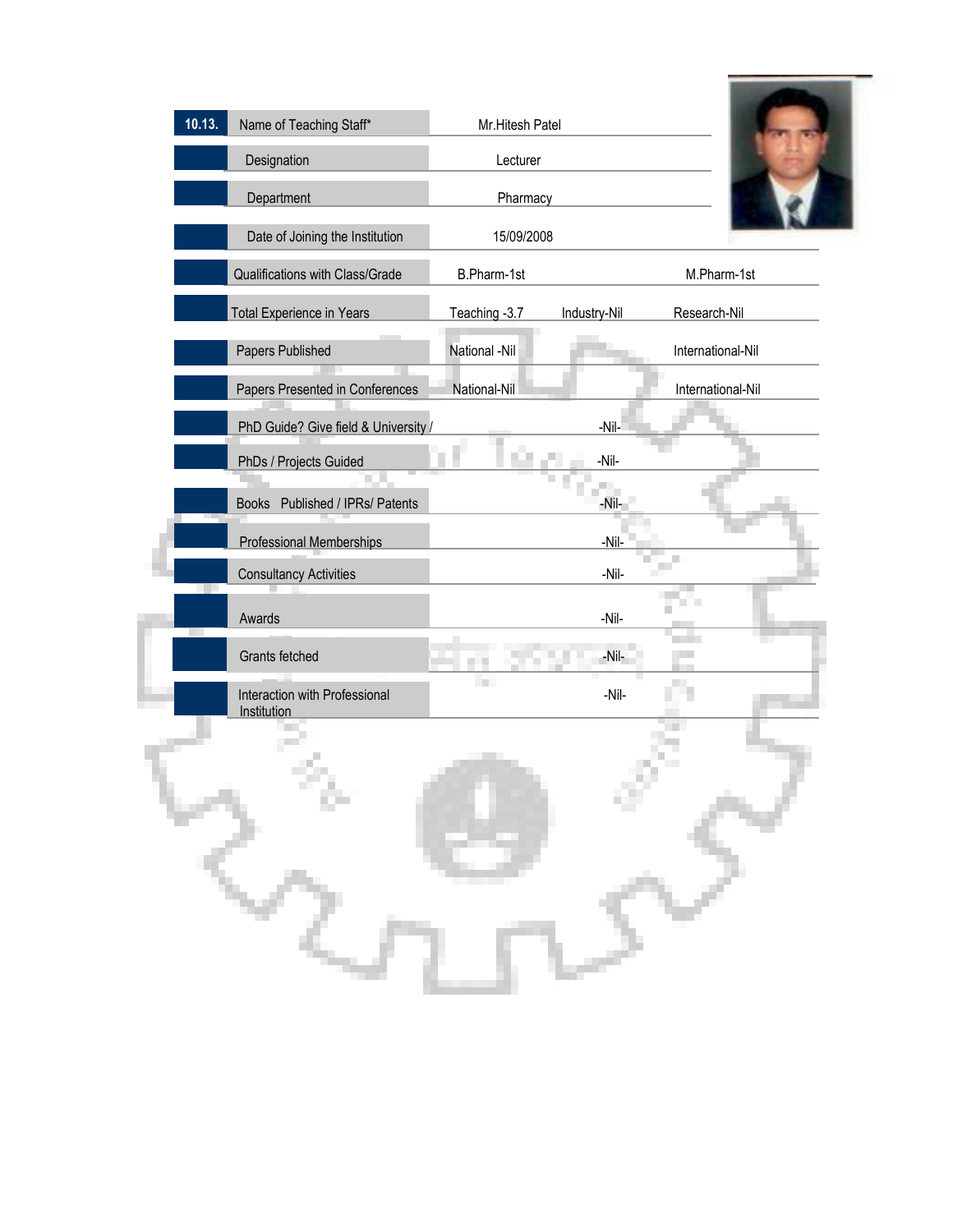| 10.13. | Name of Teaching Staff*                      | Mr.Hiren Bechra   |               |                   |
|--------|----------------------------------------------|-------------------|---------------|-------------------|
|        | Designation                                  | Lecturer          |               |                   |
|        | Department                                   | Pharmacy          |               |                   |
|        | Date of Joining the Institution              | 24/08/09          |               |                   |
|        | Qualifications with Class/Grade              | B.Pharm-1st       |               | M.Pharm-1st       |
|        | Total Experience in Years                    | Teaching-2.7      | Industry -Nil | Research-Nil      |
|        | Papers Published                             | National-Nil      |               | International-02  |
|        | Papers Presented in Conferences              | National -Nil     |               | International-Nil |
|        | PhD Guide? Give field & University           |                   | -Nil-         |                   |
|        | PhDs / Projects Guided                       | n.                | -Nil-         |                   |
|        | Books Published / IPRs/ Patents              |                   | -Nil-         |                   |
|        | Professional Memberships                     |                   | -Nil-         |                   |
|        | <b>Consultancy Activities</b>                |                   | -Nil-         |                   |
|        | Awards                                       |                   | -Nil-         |                   |
|        | Grants fetched                               |                   | -Nil-         |                   |
|        | Interaction with Professional<br>Institution | <b>TELEVISION</b> | -Nil-         |                   |
|        |                                              |                   |               |                   |
|        |                                              |                   |               |                   |
|        | ¢                                            |                   |               |                   |
|        |                                              |                   |               |                   |
|        |                                              |                   |               |                   |
|        |                                              |                   |               |                   |
|        |                                              |                   |               |                   |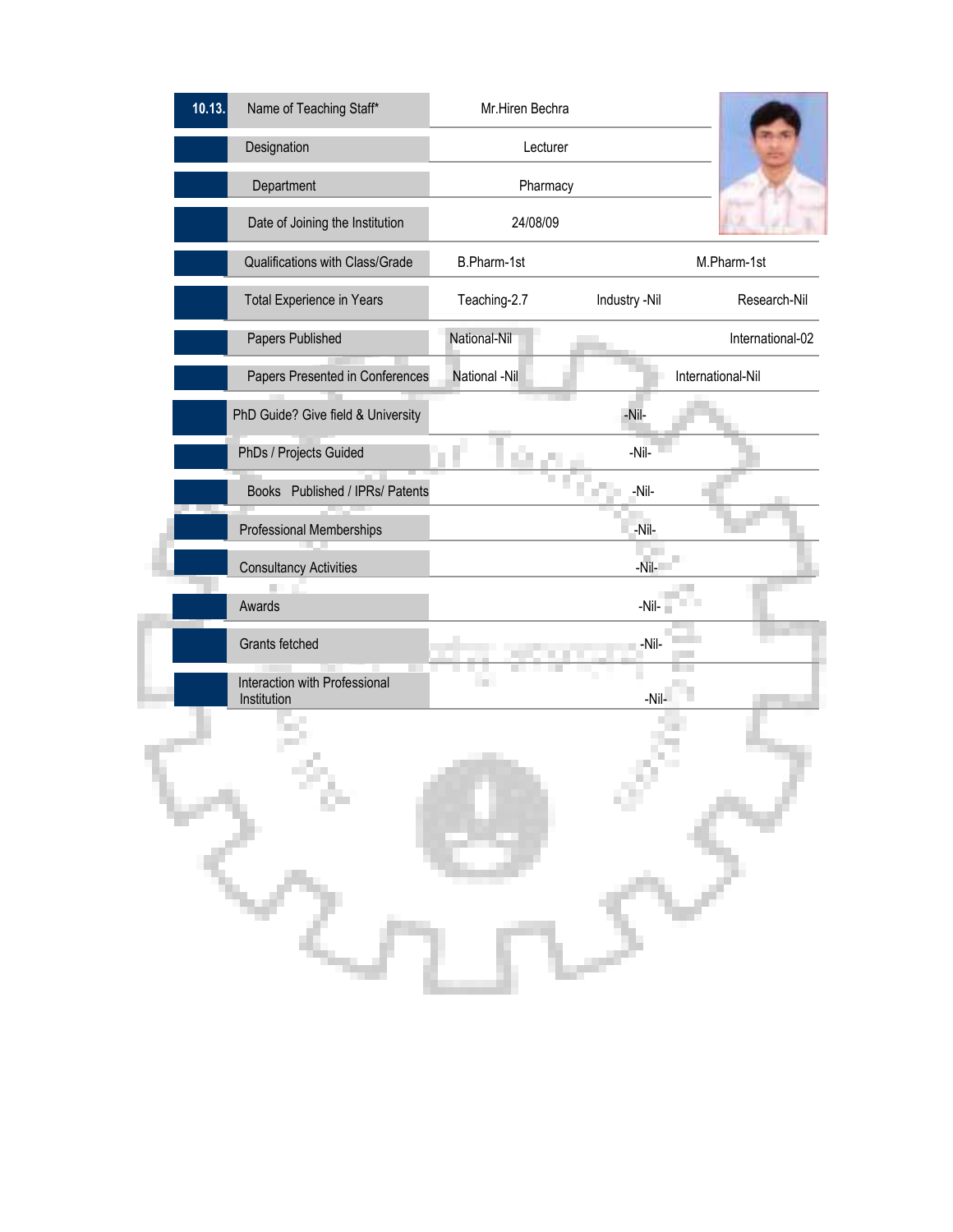| 10.13.<br>Name of Teaching Staff*            | Mr.Bibek Pati     |              |                    |
|----------------------------------------------|-------------------|--------------|--------------------|
| Designation                                  | Lecturer          |              |                    |
| Department                                   | Pharmacy          |              |                    |
| Date of Joining the Institution              | 09/11/09          |              |                    |
| Qualifications with Class/Grade              | B.Pharm-1st       |              | M.Pharm-1st        |
| Total Experience in Years                    | Teaching-2.5      | Industry-Nil | Research-Nil       |
| Papers Published                             | National -Nil     |              | International-Nil  |
| Papers Presented in Conferences              | National -Nil     |              | International -Nil |
| PhD Guide? Give field & University           |                   | -Nil-        |                    |
| PhDs / Projects Guided                       | T.                | -Nil-        |                    |
| Books Published / IPRs/ Patents              |                   | -Nil-        |                    |
| Professional Memberships                     |                   | -Nil-        |                    |
| <b>Consultancy Activities</b>                |                   | -Nil-        |                    |
| Awards                                       |                   | -Nil-        |                    |
| Grants fetched                               |                   | -Nil-        |                    |
| Interaction with Professional<br>Institution | <b>TELEVISION</b> | -Nil-        |                    |
|                                              |                   |              |                    |
|                                              |                   |              |                    |
| ò.                                           |                   |              |                    |
|                                              |                   |              |                    |
|                                              |                   |              |                    |
|                                              |                   |              |                    |
|                                              |                   |              |                    |
|                                              |                   |              |                    |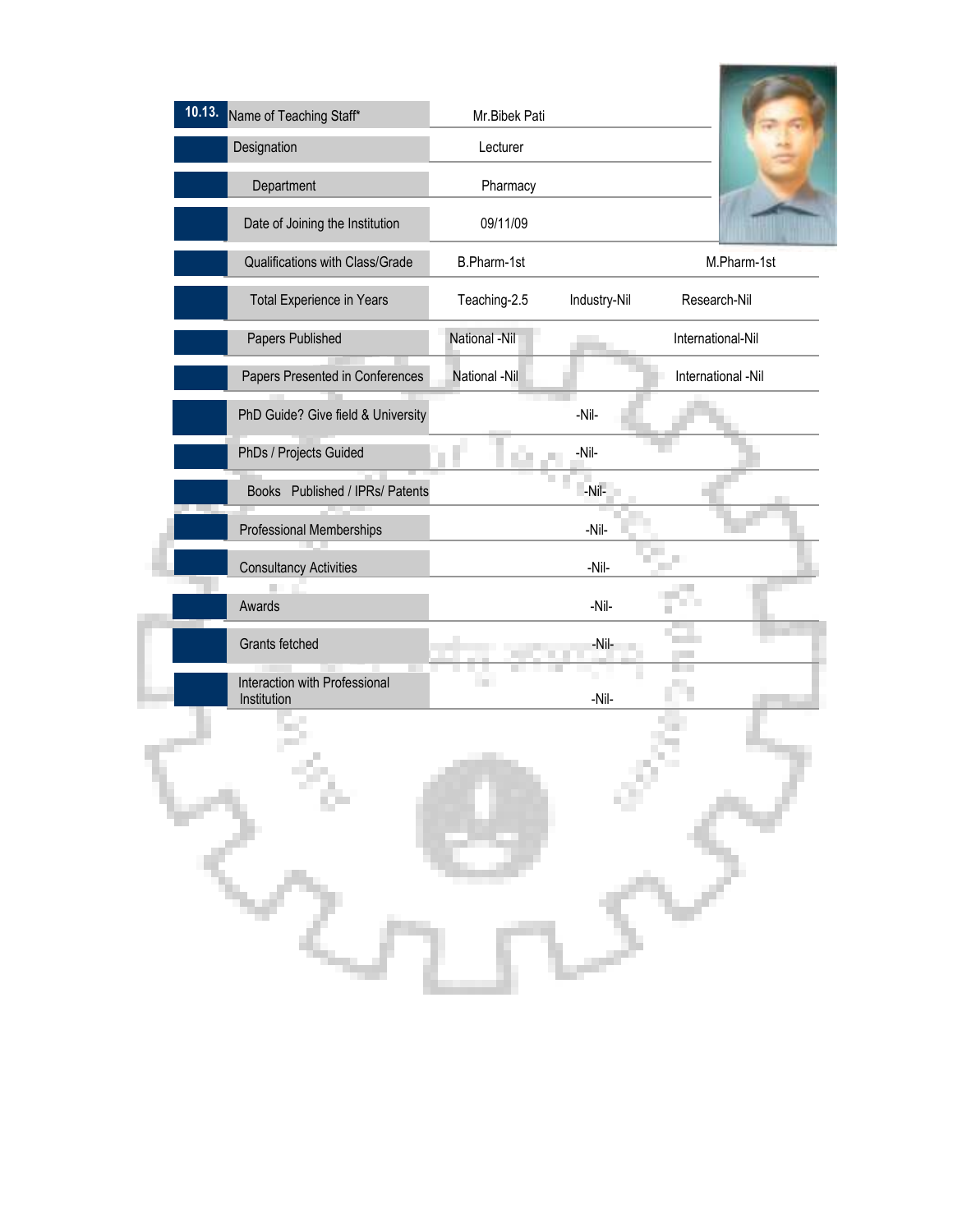| 10.13. | Name of Teaching Staff*                      | Miss Grisma Gondaliya |               |                   |
|--------|----------------------------------------------|-----------------------|---------------|-------------------|
|        | Designation                                  | Lecturer              |               |                   |
|        | Department                                   | Pharmacy              |               |                   |
|        | Date of Joining the Institution              | 11/02/10              |               |                   |
|        | Qualifications with Class/Grade              | B.Pharm-1st           |               | M.Pharm-2nd       |
|        | Total Experience in Years                    | Teaching -2.2         | Industry -Nil | Research-Nil      |
|        | Papers Published                             | National -Nil         |               | International-Nil |
|        | Papers Presented in Conferences              | National -Nil-        |               | International-Nil |
|        | PhD Guide? Give field & University           |                       | -Nil-         |                   |
|        | PhDs / Projects Guided                       |                       | -Nil-         |                   |
|        | Books Published / IPRs/ Patents              |                       | -Nil-         |                   |
|        | Professional Memberships                     |                       | -Nil-         |                   |
|        | <b>Consultancy Activities</b>                |                       | -Nil-         |                   |
|        | Awards                                       |                       | -Nil-         |                   |
|        | Grants fetched                               |                       | -Nil-         |                   |
|        | Interaction with Professional<br>Institution | <b>Tara</b>           | -Nil-         |                   |
|        |                                              |                       |               |                   |
|        |                                              |                       |               |                   |
|        |                                              |                       |               |                   |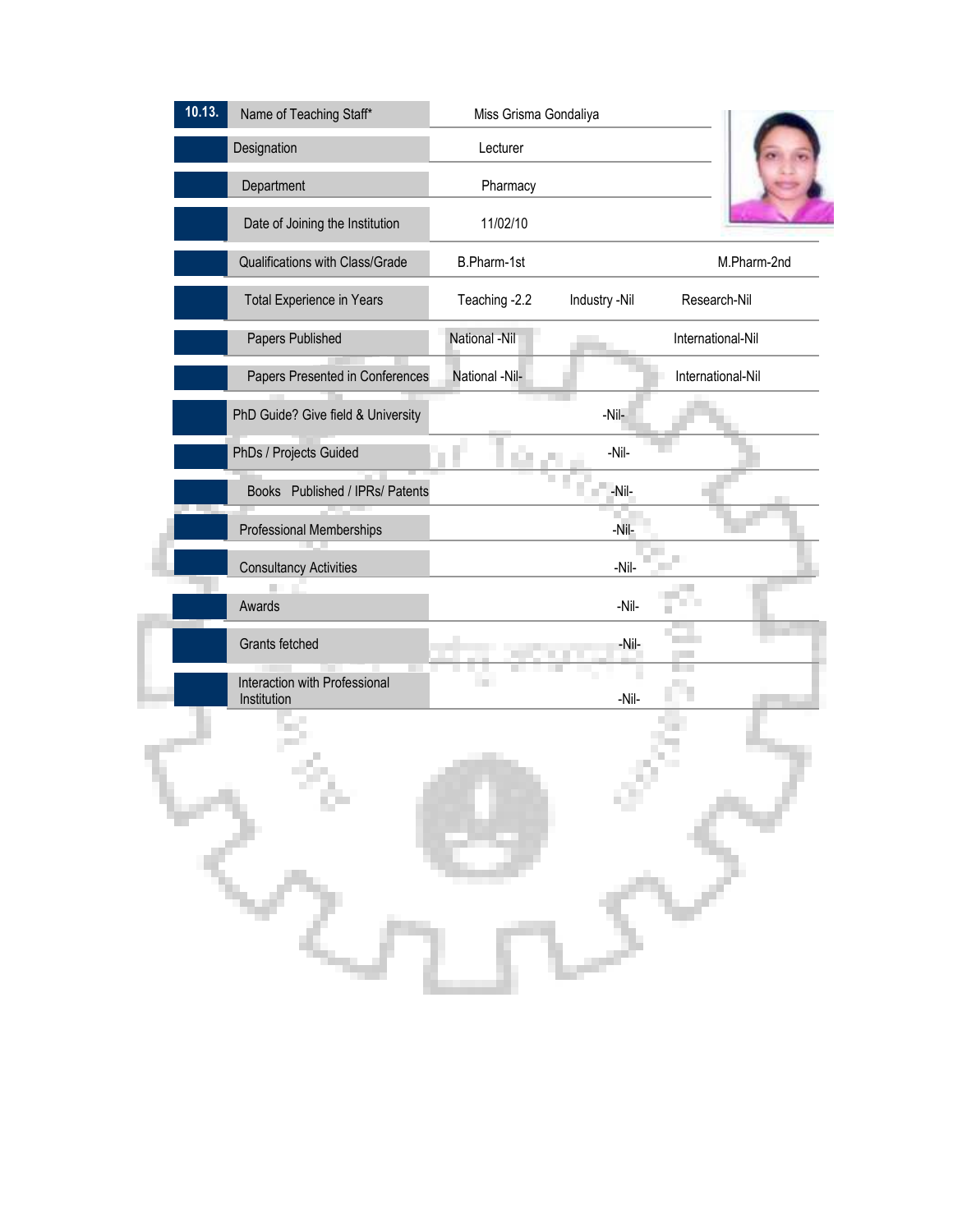| 10.13. | Name of Teaching Staff*                      | Mr. Laxmikant Roul |                   |                   |
|--------|----------------------------------------------|--------------------|-------------------|-------------------|
|        | Designation                                  | Lecturer           |                   |                   |
|        | Department                                   | Pharmacy           |                   |                   |
|        | Date of Joining the Institution              | 08/07/08           |                   |                   |
|        | Qualifications with Class/Grade              | B.Pharm-1st        | M.Pharm-1st       |                   |
|        | <b>Total Experience in Years</b>             | Teaching-2.9       | Industry -02      | Research-Nil      |
|        | Papers Published                             | National -Nil      |                   | International-Nil |
|        | Papers Presented in Conferences              | National -Nil      | International-Nil |                   |
|        | PhD Guide? Give field & University           |                    | -Nil-             |                   |
|        | PhDs / Projects Guided                       |                    | -Nil-             |                   |
|        | Books Published / IPRs/ Patents              |                    | -Nil-             |                   |
|        | Professional Memberships                     |                    | -Nil-             |                   |
|        | <b>Consultancy Activities</b>                |                    | $-N$ il-          |                   |
|        | Awards                                       |                    | -Nil-             |                   |
|        | Grants fetched                               |                    | -Nil-             |                   |
|        | Interaction with Professional<br>Institution | m.                 | -Nil-             |                   |
|        |                                              |                    |                   |                   |
|        |                                              |                    |                   |                   |
|        |                                              |                    |                   |                   |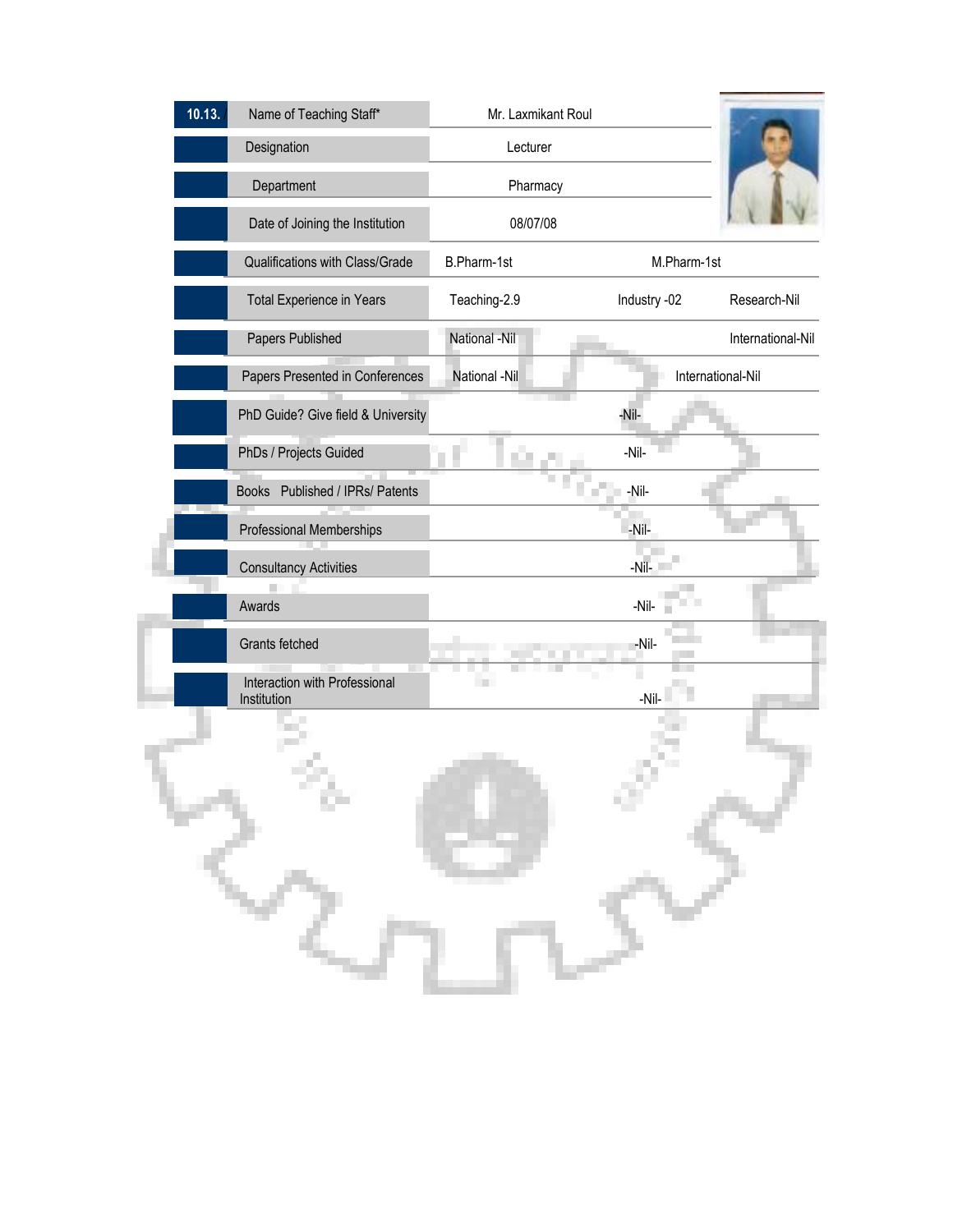| 10.13. | Name of Teaching Staff*<br>Designation<br>Department<br>Date of Joining the Institution | Miss. Kinjal Chauhan<br>Lecturer<br>Pharmacy<br>02/08/2010 |               |                   |
|--------|-----------------------------------------------------------------------------------------|------------------------------------------------------------|---------------|-------------------|
|        | Qualifications with Class/Grade                                                         | B.Pharm-1st                                                | M.Pharm-1st   |                   |
|        | Total Experience in Years                                                               | Teaching-1.6                                               | Industry -Nil | Research-Nil      |
|        | Papers Published                                                                        | National -Nil                                              |               | International-Nil |
|        | Papers Presented in Conferences                                                         | National -Nil                                              |               | International-Nil |
|        | PhD Guide? Give field & University                                                      |                                                            | -Nil-         |                   |
|        | PhDs / Projects Guided                                                                  |                                                            | -Nil-         |                   |
|        | Books Published / IPRs/ Patents                                                         |                                                            | -Nil-         |                   |
|        | Professional Memberships                                                                |                                                            | -Nil-         |                   |
|        | <b>Consultancy Activities</b>                                                           |                                                            | -Nil-         |                   |
|        | Awards                                                                                  |                                                            | -Nil-         |                   |
|        | Grants fetched                                                                          |                                                            | -Nil-         |                   |
|        | Interaction with Professional<br>Institution                                            | m.                                                         | -Nil-         |                   |
|        |                                                                                         |                                                            |               |                   |
|        |                                                                                         |                                                            |               |                   |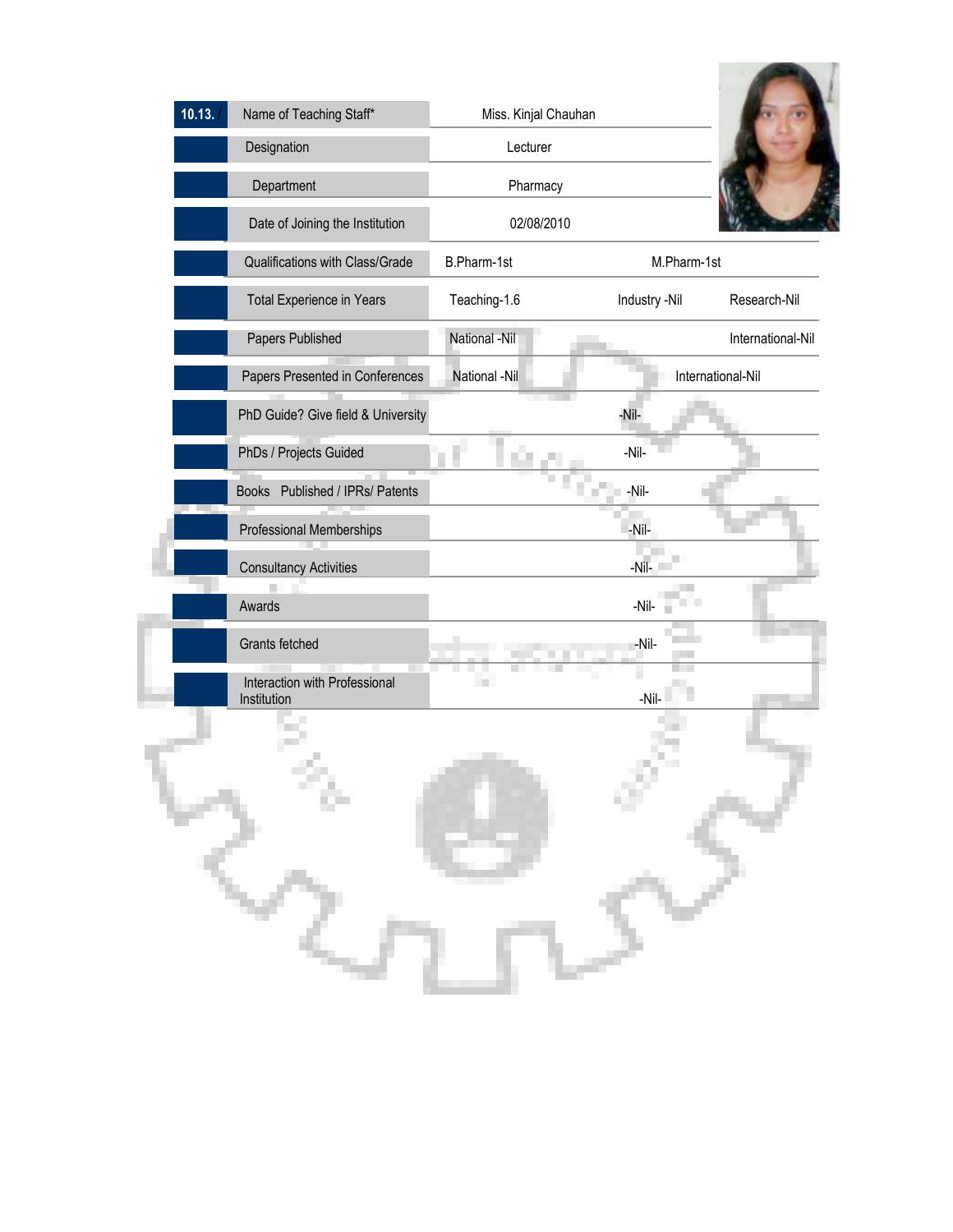

| 10.13. | Name of Teaching Staff*                      | Miss. Manjusha Hazra |               |                   |
|--------|----------------------------------------------|----------------------|---------------|-------------------|
|        | Designation                                  | Lecturer             |               |                   |
|        | Department                                   | Pharmacy             |               |                   |
|        | Date of Joining the Institution              | 18/08/2010           |               |                   |
|        | Qualifications with Class/Grade              | B.Pharm-1st          | M.Pharm-1st   |                   |
|        | Total Experience in Years                    | Teaching-1.5         | Industry -Nil | Research-Nil      |
|        | Papers Published                             | National -Nil        |               | International-Nil |
|        | Papers Presented in Conferences              | National -Nil        |               | International-Nil |
|        | PhD Guide? Give field & University           |                      | -Nil-         |                   |
|        | PhDs / Projects Guided                       |                      | -Nil-         |                   |
|        | Books Published / IPRs/ Patents              |                      | -Nil-         |                   |
|        | Professional Memberships                     |                      | -Nil-         |                   |
|        | <b>Consultancy Activities</b>                |                      | $-N$ il-      |                   |
|        | Awards                                       |                      | $-Nil-$       |                   |
|        | Grants fetched                               |                      | -Nil-         |                   |
|        | Interaction with Professional<br>Institution | $\Box$               | -Nil-         |                   |
|        |                                              |                      |               |                   |
|        | m,                                           |                      |               |                   |
|        |                                              |                      |               |                   |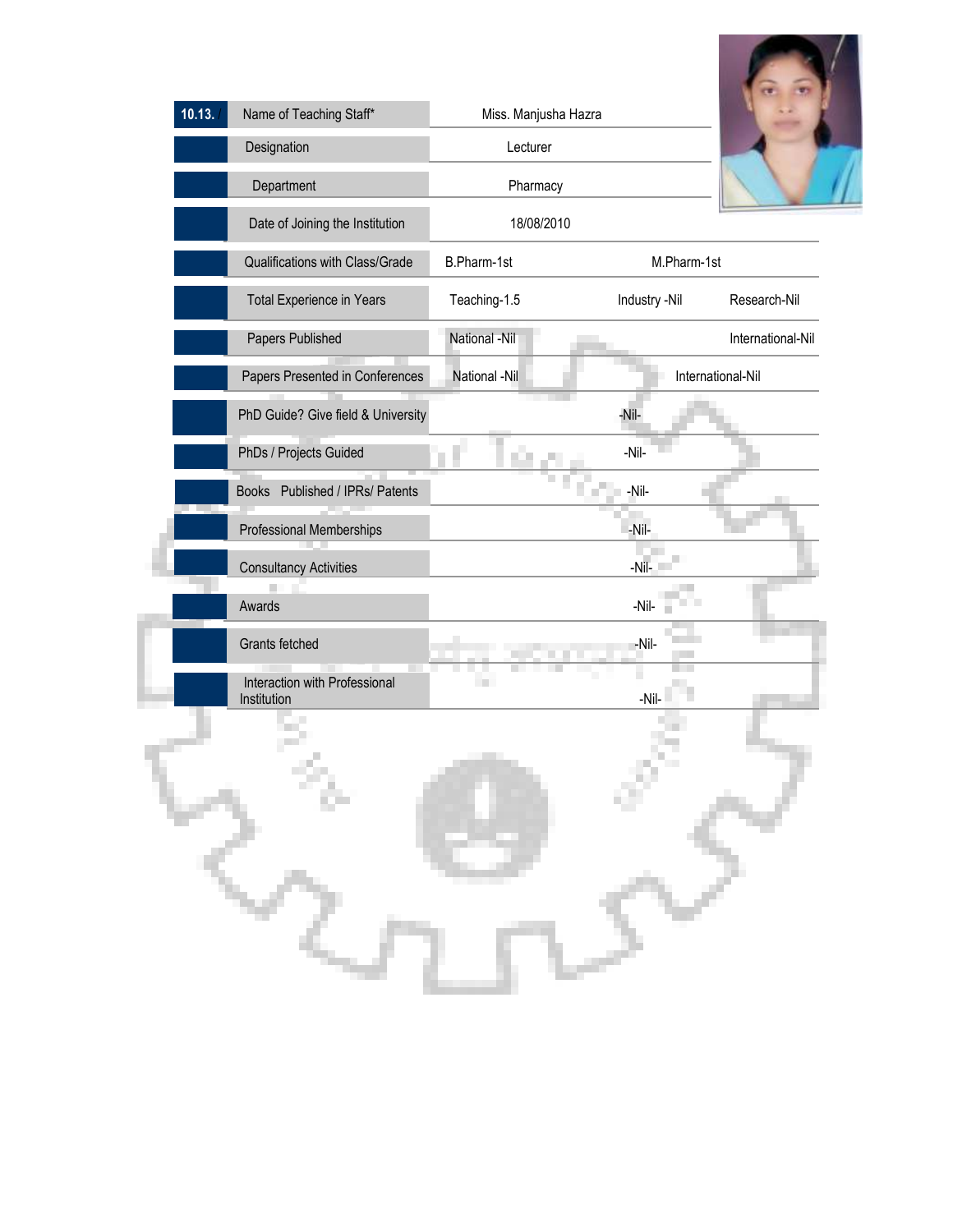| Name of Teaching Staff*<br>Designation | Mr. Gaurang Borad<br>Lecturer |               |                   |
|----------------------------------------|-------------------------------|---------------|-------------------|
| Department                             | Pharmacy                      |               |                   |
| Date of Joining the Institution        | 12/07/2010                    |               |                   |
| Qualifications with Class/Grade        | B.Pharm-1st                   | M.Pharm-1st   |                   |
| Total Experience in Years              | Teaching-1.9                  | Industry -Nil | Research-Nil      |
| Papers Published                       | National -Nil                 |               | International-Nil |
| Papers Presented in Conferences        | National -Nil                 |               | International-Nil |
| PhD Guide? Give field & University     |                               | -Nil-         |                   |
| PhDs / Projects Guided                 |                               | -Nil-         |                   |
| Books Published / IPRs/ Patents        |                               | -Nil-         |                   |
| Professional Memberships               |                               | -Nil-         |                   |
| <b>Consultancy Activities</b>          |                               | $-Ni-$        |                   |
| Awards                                 |                               | -Nil-         |                   |
| Grants fetched                         |                               | -Nil-         |                   |
| Interaction with Professional          | ш                             |               |                   |
|                                        |                               |               |                   |
| ç.                                     |                               |               |                   |
|                                        | Institution                   |               | -Nil-             |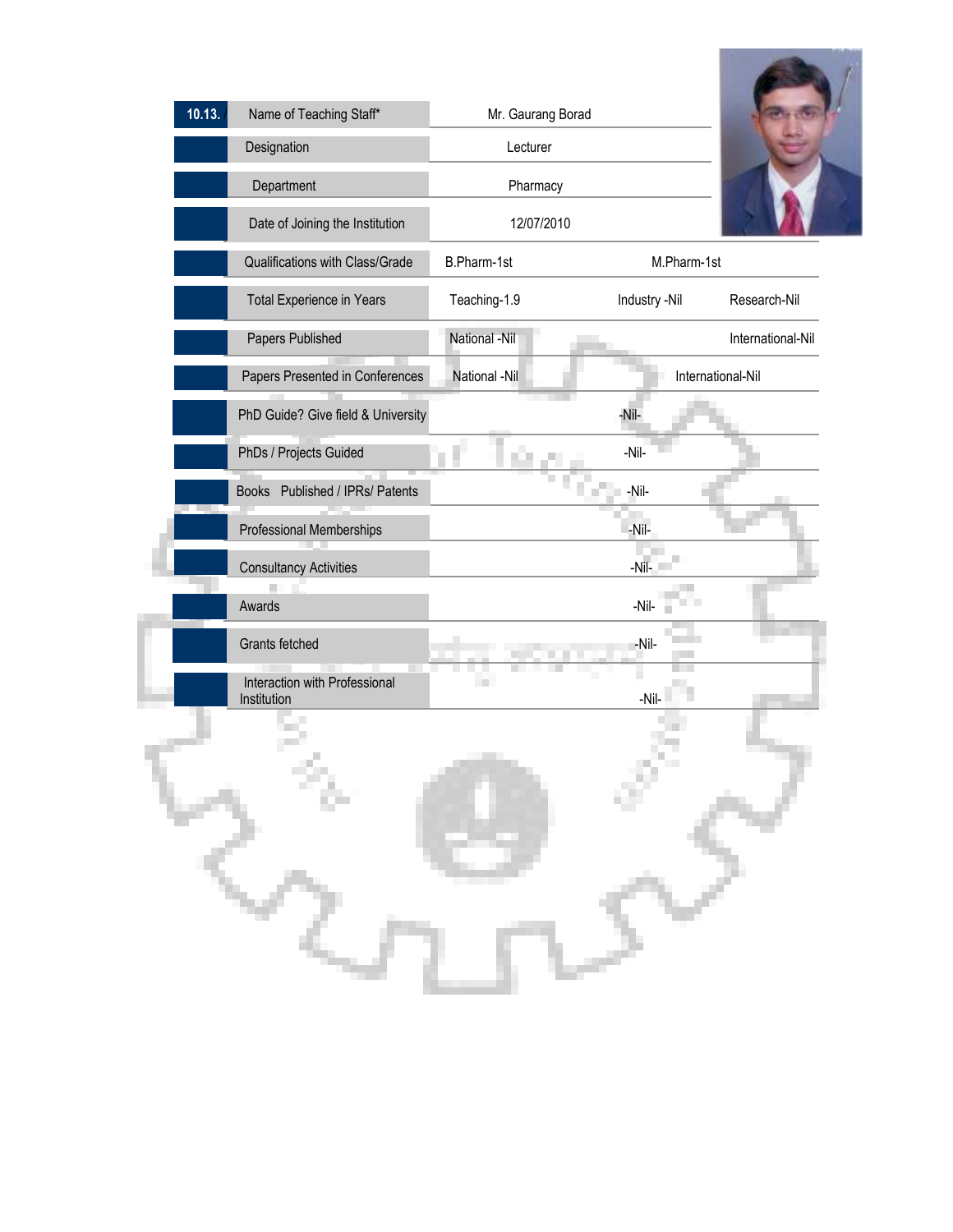| 10.13. | Name of Teaching Staff*                      | Mr. Md. Hassanuzaman |                   |                   |
|--------|----------------------------------------------|----------------------|-------------------|-------------------|
|        | Designation                                  | Lecturer             |                   |                   |
|        | Department                                   | Pharmacy             |                   |                   |
|        | Date of Joining the Institution              | 06/10/2010           |                   |                   |
|        | Qualifications with Class/Grade              | B.Pharm-1st          | M.Pharm-1st       |                   |
|        | Total Experience in Years                    | Teaching-1.9         | Industry -Nil     |                   |
|        | Papers Published                             | National -Nil        |                   | International-Nil |
|        | Papers Presented in Conferences              | National -Nil        | International-Nil |                   |
|        | PhD Guide? Give field & University           |                      | -Nil-             |                   |
|        | PhDs / Projects Guided                       |                      | -Nil-             |                   |
|        | Books Published / IPRs/ Patents              |                      | -Nil-             |                   |
|        | Professional Memberships                     |                      | -Nil-             |                   |
|        | <b>Consultancy Activities</b>                |                      | $-NiI-$           |                   |
|        | Awards                                       |                      | -Nil-             |                   |
|        | Grants fetched                               |                      | -Nil-             |                   |
|        | Interaction with Professional<br>Institution |                      | -Nil-             |                   |
|        |                                              |                      |                   |                   |
|        |                                              |                      |                   |                   |
|        |                                              |                      |                   |                   |
|        |                                              |                      |                   |                   |
|        |                                              |                      |                   |                   |
|        |                                              |                      |                   |                   |
|        |                                              |                      |                   |                   |
|        |                                              |                      |                   |                   |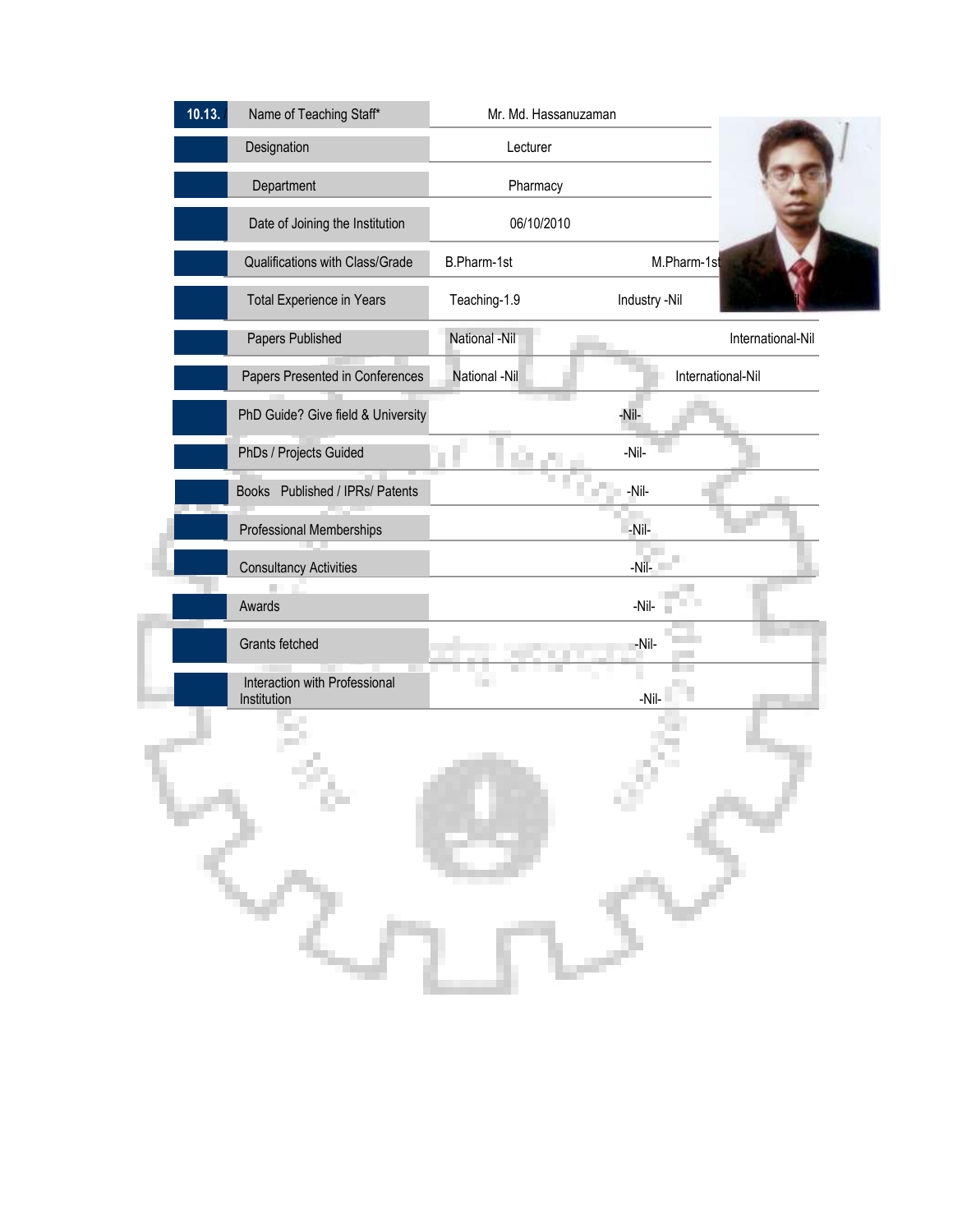| 10.13. | Name of Teaching Staff*                      | Mr. Rasmin Ramani |                   |                   |
|--------|----------------------------------------------|-------------------|-------------------|-------------------|
|        | Designation                                  | Lecturer          |                   |                   |
|        | Department                                   | Pharmacy          |                   |                   |
|        | Date of Joining the Institution              | 15/10/2010        |                   |                   |
|        | Qualifications with Class/Grade              | B.Pharm-1st       | M.Pharm-1st       |                   |
|        | Total Experience in Years                    | Teaching-1.3      | Industry -Nil     | Research-Nil      |
|        | Papers Published                             | National -Nil     |                   | International-Nil |
|        | Papers Presented in Conferences              | National -Nil     | International-Nil |                   |
|        | PhD Guide? Give field & University           |                   | -Nil-             |                   |
|        | PhDs / Projects Guided                       |                   | -Nil-             |                   |
|        | Books Published / IPRs/ Patents              |                   | $-Nil-$           |                   |
|        | Professional Memberships                     |                   | -Nil-             |                   |
|        | <b>Consultancy Activities</b>                |                   | $-Nil-$           |                   |
|        | Awards                                       |                   | -Nil-             |                   |
|        | Grants fetched                               |                   | -Nil-             |                   |
|        | Interaction with Professional<br>Institution | <b>In</b>         | -Nil-             |                   |
|        |                                              |                   |                   |                   |
|        | л                                            |                   |                   |                   |
|        |                                              |                   |                   |                   |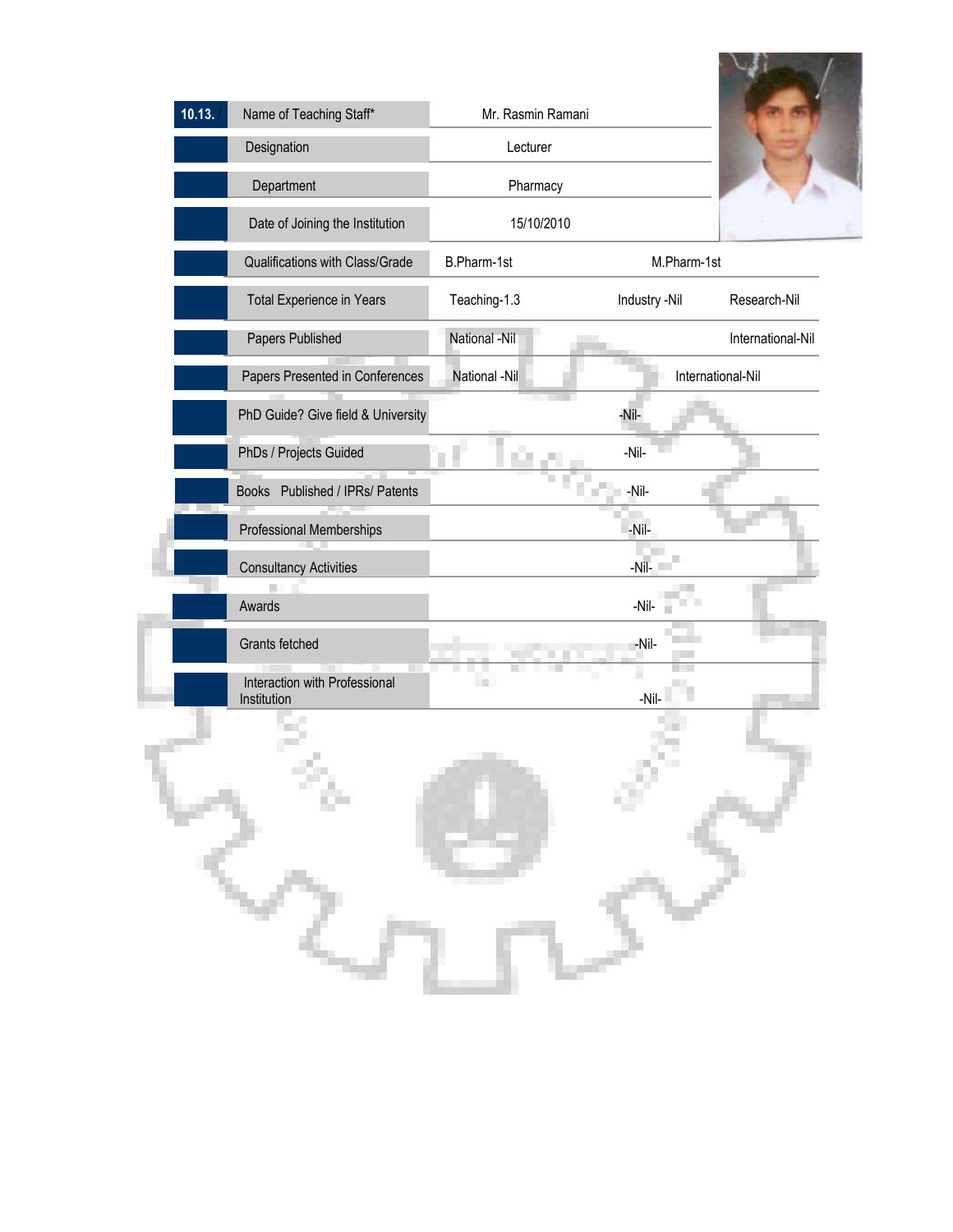| 10.13. | Name of Teaching Staff*                      | Mr. Arvind Munjani |                   |                   |
|--------|----------------------------------------------|--------------------|-------------------|-------------------|
|        | Designation                                  | Lecturer           |                   |                   |
|        | Department                                   | Pharmacy           |                   |                   |
|        | Date of Joining the Institution              | 08/07/10           |                   |                   |
|        | Qualifications with Class/Grade              | B.Pharm-1st        | M.Pharm-1st       |                   |
|        | Total Experience in Years                    | Teaching-1.6       | Industry -Nil     | Research-Nil      |
|        | Papers Published                             | National -Nil      |                   | International-Nil |
|        | Papers Presented in Conferences              | National -Nil      | International-Nil |                   |
|        | PhD Guide? Give field & University           |                    | -Nil-             |                   |
|        | PhDs / Projects Guided                       |                    | $-Nil-$           |                   |
|        | Books Published / IPRs/ Patents              |                    | -Nil-<br>П        |                   |
|        | Professional Memberships                     |                    | -Nil-             |                   |
|        | <b>Consultancy Activities</b>                |                    | $-N$ il-          |                   |
|        | Awards                                       |                    | -Nil-             |                   |
|        | Grants fetched                               |                    | -Nil-             |                   |
|        | Interaction with Professional<br>Institution | <b>TELE</b>        | -Nil-             |                   |
|        |                                              |                    |                   |                   |
|        | ٠                                            |                    |                   |                   |
|        |                                              |                    |                   |                   |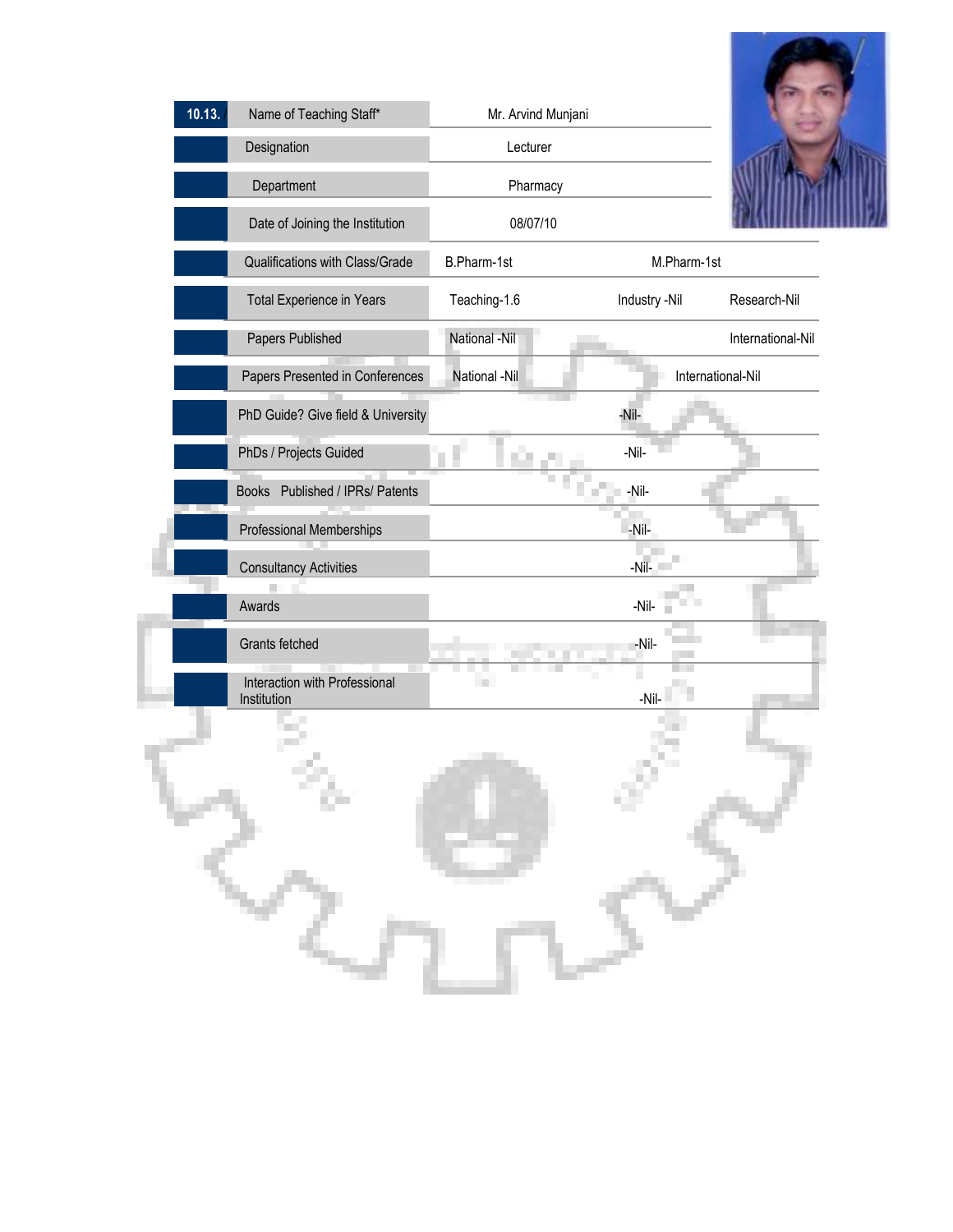| 10.13. | Name of Teaching Staff*                      | Mr. Mukesh Kumar |               |                   |
|--------|----------------------------------------------|------------------|---------------|-------------------|
|        | Designation                                  | Lecturer         |               |                   |
|        | Department                                   | Pharmacy         |               |                   |
|        | Date of Joining the Institution              | 15/10/10         |               |                   |
|        | Qualifications with Class/Grade              | B.Pharm-1st      | M.Pharm-1st   |                   |
|        | Total Experience in Years                    | Teaching-1.3     | Industry -Nil | Research-Nil      |
|        | Papers Published                             | National -Nil    |               | International-Nil |
|        | Papers Presented in Conferences              | National -Nil    |               | International-Nil |
|        | PhD Guide? Give field & University           |                  | -Nil-         |                   |
|        | PhDs / Projects Guided                       |                  | -Nil-         |                   |
|        | Books Published / IPRs/ Patents              |                  | -Nil-         |                   |
|        | Professional Memberships                     |                  | -Nil-         |                   |
|        | <b>Consultancy Activities</b>                |                  | $-NiI-$       |                   |
|        | Awards                                       |                  | -Nil-         |                   |
|        | Grants fetched                               |                  | -Nil-         |                   |
|        | Interaction with Professional<br>Institution |                  | -Nil-         |                   |
|        |                                              |                  |               |                   |
|        |                                              |                  |               |                   |
|        |                                              |                  |               |                   |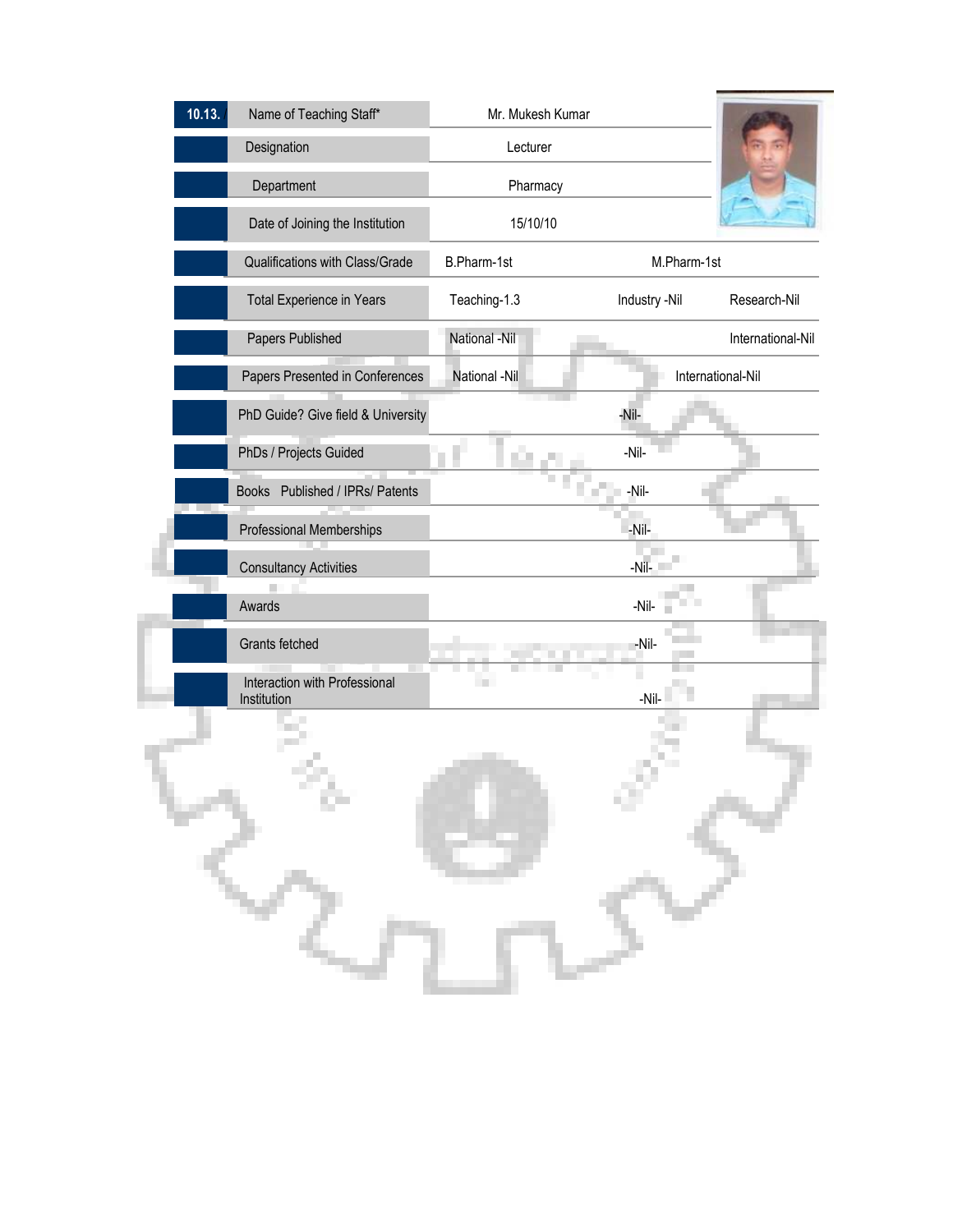| 10.13. | Name of Teaching Staff*                      | Mr. Asim Das  |                   |                   |
|--------|----------------------------------------------|---------------|-------------------|-------------------|
|        | Designation                                  | Lecturer      |                   |                   |
|        | Department                                   | Pharmacy      |                   |                   |
|        | Date of Joining the Institution              | 16/03/11      |                   |                   |
|        | Qualifications with Class/Grade              | B.Pharm-1st   | M.Pharm-1st       |                   |
|        | Total Experience in Years                    | Teaching-1    | Industry -Nil     | Research-Nil      |
|        | Papers Published                             | National -Nil |                   | International-Nil |
|        | Papers Presented in Conferences              | National -Nil | International-Nil |                   |
|        | PhD Guide? Give field & University           |               | -Nil-             |                   |
|        | PhDs / Projects Guided                       |               | -Nil-             |                   |
|        | Books Published / IPRs/ Patents              |               | -Nil-             |                   |
|        | Professional Memberships                     |               | -Nil-             |                   |
|        | <b>Consultancy Activities</b>                |               | $-N$ il- $-$      |                   |
|        | Awards                                       |               | $-Nil-$           |                   |
|        | Grants fetched                               |               | -Nil-             |                   |
|        | Interaction with Professional<br>Institution | ×             | -Nil-             |                   |
|        |                                              |               |                   |                   |
|        |                                              |               |                   |                   |
|        | ò.                                           |               |                   |                   |
|        |                                              |               |                   |                   |
|        |                                              |               |                   |                   |
|        |                                              |               |                   |                   |
|        |                                              |               |                   |                   |
|        |                                              |               |                   |                   |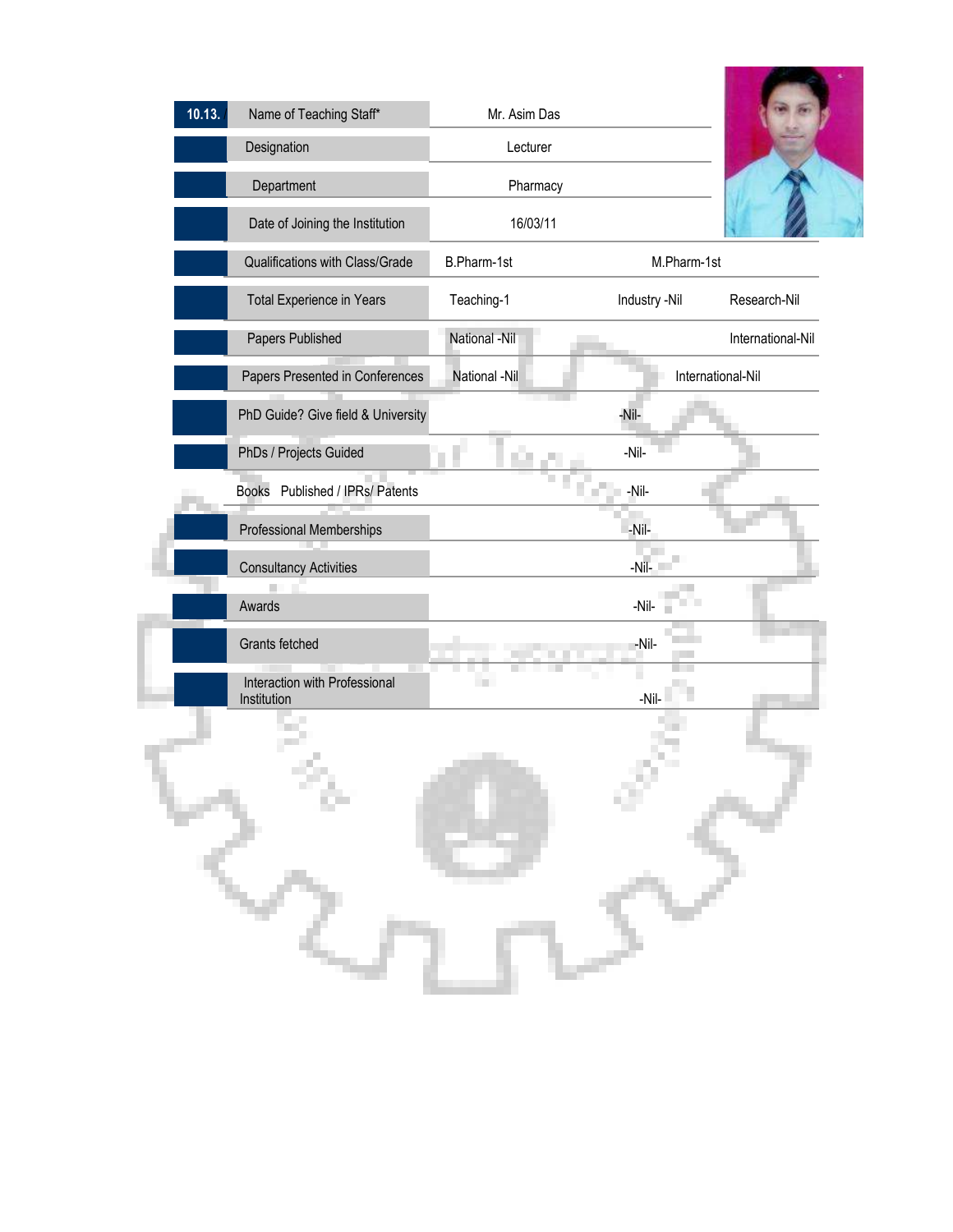| 10.13. | Name of Teaching Staff*                      | Mr. Sandip Jayani        |               |                   |
|--------|----------------------------------------------|--------------------------|---------------|-------------------|
|        | Designation                                  | Lecturer                 |               |                   |
|        | Department                                   | Pharmacy                 |               |                   |
|        | Date of Joining the Institution              | 21/03/11                 |               |                   |
|        | Qualifications with Class/Grade              | B.Pharm-1st              | M.Pharm-1st   |                   |
|        | Total Experience in Years                    | Teaching-1               | Industry -Nil | Research-Nil      |
|        | Papers Published                             | National -Nil            |               | International-Nil |
|        | Papers Presented in Conferences              | National -Nil            |               | International-Nil |
|        | PhD Guide? Give field & University           |                          | -Nil-         |                   |
|        | PhDs / Projects Guided                       |                          | -Nil-         |                   |
|        | Books Published / IPRs/ Patents              |                          | -Nil-<br>П    |                   |
|        | Professional Memberships                     |                          | -Nil-         |                   |
|        | <b>Consultancy Activities</b>                |                          | $-NiI-$       |                   |
|        | Awards                                       |                          | $-Nil-$       |                   |
|        | Grants fetched                               |                          | -Nil-         |                   |
|        | Interaction with Professional<br>Institution | $\overline{\phantom{a}}$ | -Nil-         |                   |
|        |                                              |                          |               |                   |
|        |                                              |                          |               |                   |
|        |                                              |                          |               |                   |

**COLLEGE**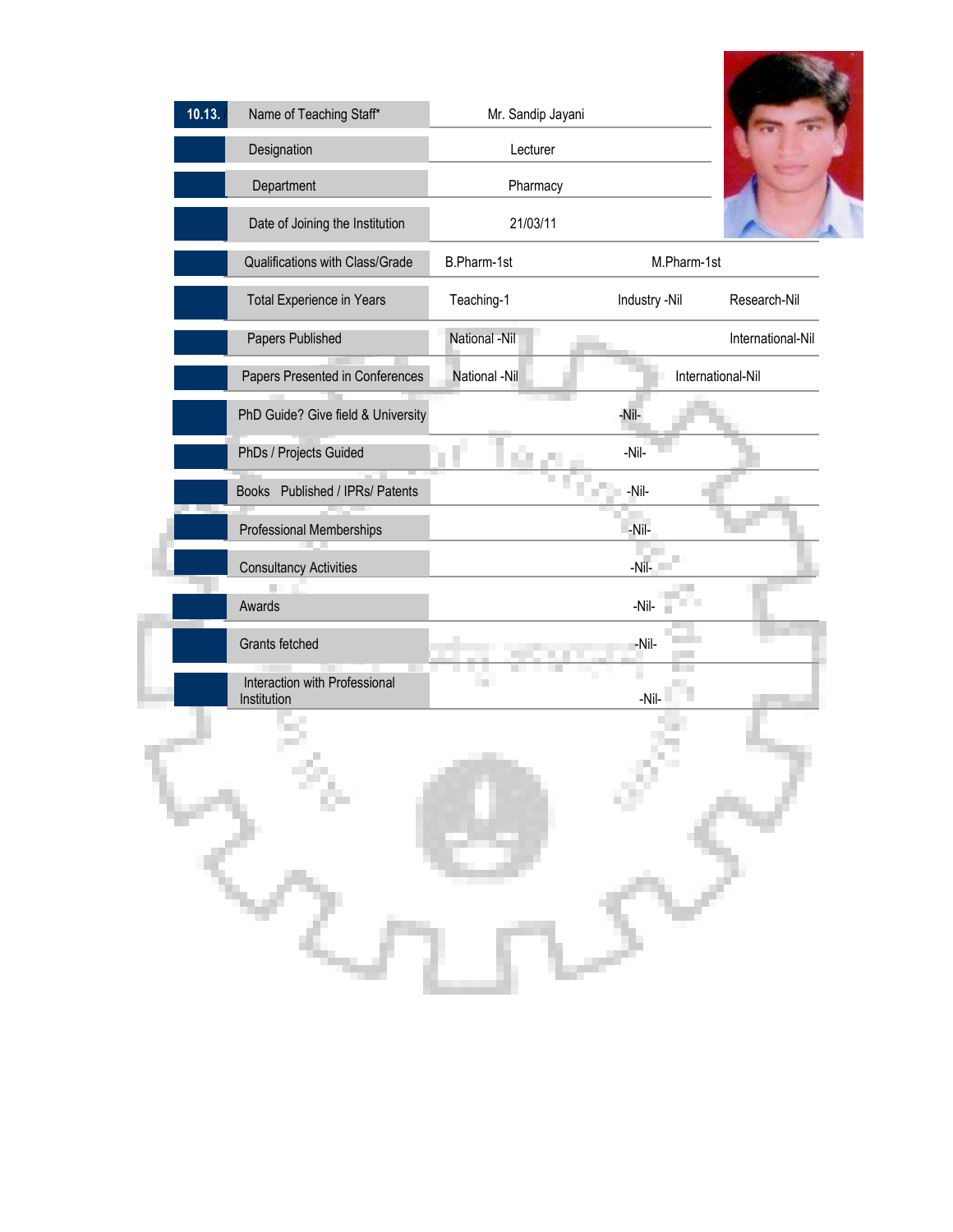| 10.13. | Name of Teaching Staff*                      | Mr. Ajay Chodvadiya |               |                   |
|--------|----------------------------------------------|---------------------|---------------|-------------------|
|        | Designation                                  | Lecturer            |               |                   |
|        | Department                                   | Pharmacy            |               |                   |
|        | Date of Joining the Institution              | 11/7/11             |               |                   |
|        | Qualifications with Class/Grade              | B.Pharm-1st         | M.Pharm-1st   |                   |
|        | Total Experience in Years                    | Teaching-0          | Industry -Nil | Research-Nil      |
|        | Papers Published                             | National -Nil       |               | International-Nil |
|        | Papers Presented in Conferences              | National -Nil       |               | International-Nil |
|        | PhD Guide? Give field & University           |                     | -Nil-         |                   |
|        | PhDs / Projects Guided                       |                     | $-Nil-$       |                   |
|        | Books Published / IPRs/ Patents              |                     | -Nil-         |                   |
|        | Professional Memberships                     |                     | -Nil-         |                   |
|        | <b>Consultancy Activities</b>                |                     | $-N$ il-      |                   |
|        | Awards                                       |                     | -Nil-         |                   |
|        | Grants fetched                               |                     | -Nil-         |                   |
|        | Interaction with Professional<br>Institution | m                   | -Nil-         |                   |
|        |                                              |                     |               |                   |
|        |                                              |                     |               |                   |
|        |                                              |                     |               |                   |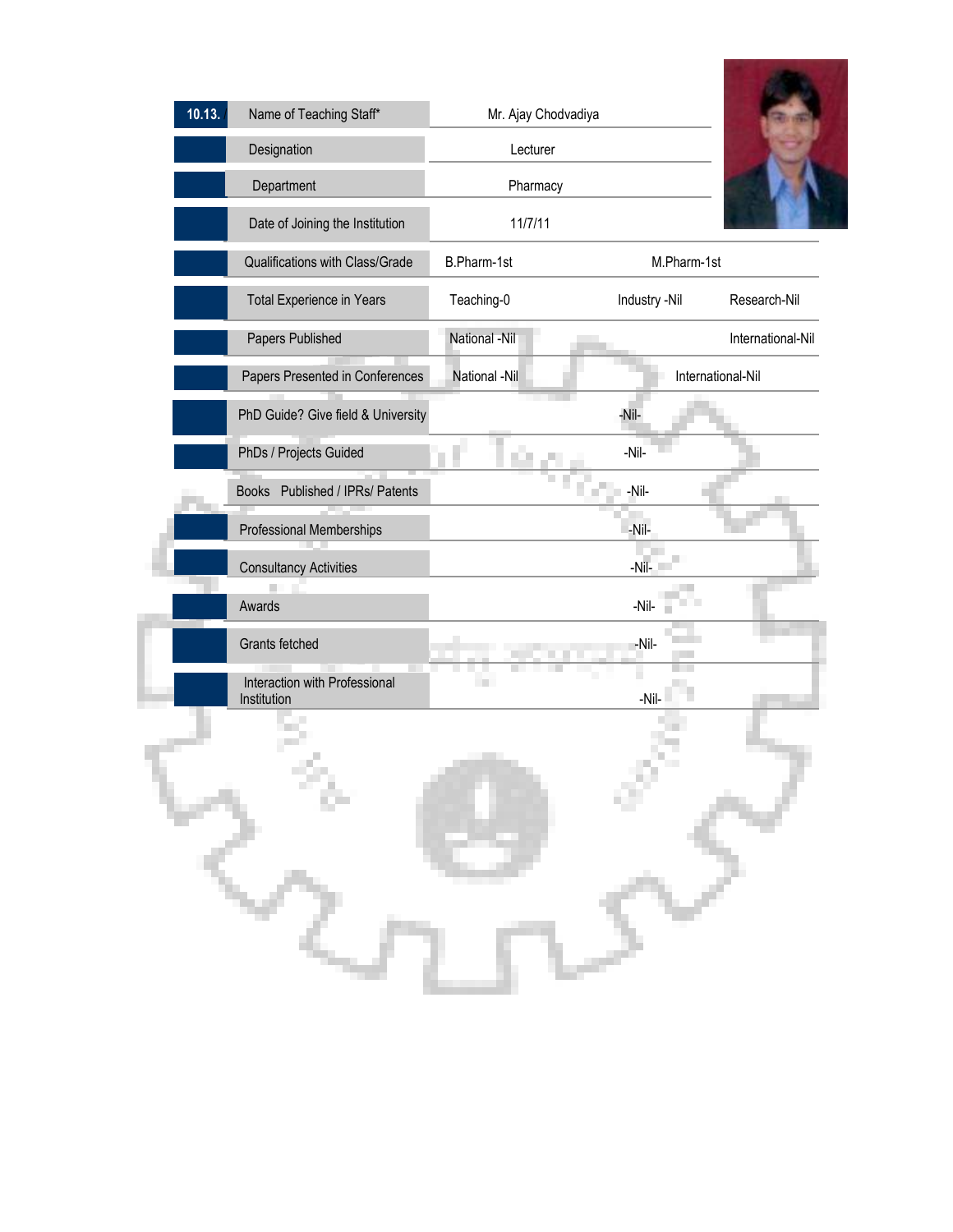| 10.13.      | Name of Teaching Staff*            | Miss. Krishna Jethva |                   |                   |
|-------------|------------------------------------|----------------------|-------------------|-------------------|
|             | Designation                        | Lecturer             |                   |                   |
|             | Department                         | Pharmacy             |                   |                   |
|             | Date of Joining the Institution    | 11/7/11              |                   |                   |
|             | Qualifications with Class/Grade    | B.Pharm-1st          | M.Pharm-1st       |                   |
|             | Total Experience in Years          | Teaching-0           | Industry -Nil     | Research-Nil      |
|             | Papers Published                   | National -Nil        |                   | International-Nil |
|             | Papers Presented in Conferences    | National -Nil        | International-Nil |                   |
|             | PhD Guide? Give field & University |                      | -Nil-             |                   |
|             | PhDs / Projects Guided             | оù,                  | -Nil-             |                   |
|             | Books Published / IPRs/ Patents    |                      | -Nil-             |                   |
|             | Professional Memberships           |                      | -Nil-             |                   |
|             | <b>Consultancy Activities</b>      |                      | $-N$ il- $-$      |                   |
| Awards      |                                    |                      | -Nil-             |                   |
|             | Grants fetched                     |                      | -Nil-             |                   |
|             | Interaction with Professional      |                      |                   |                   |
| Institution |                                    |                      | -Nil-             |                   |
|             |                                    |                      |                   |                   |
|             | o,                                 |                      |                   |                   |
|             |                                    |                      |                   |                   |
|             |                                    |                      |                   |                   |
|             |                                    |                      |                   |                   |
|             |                                    |                      |                   |                   |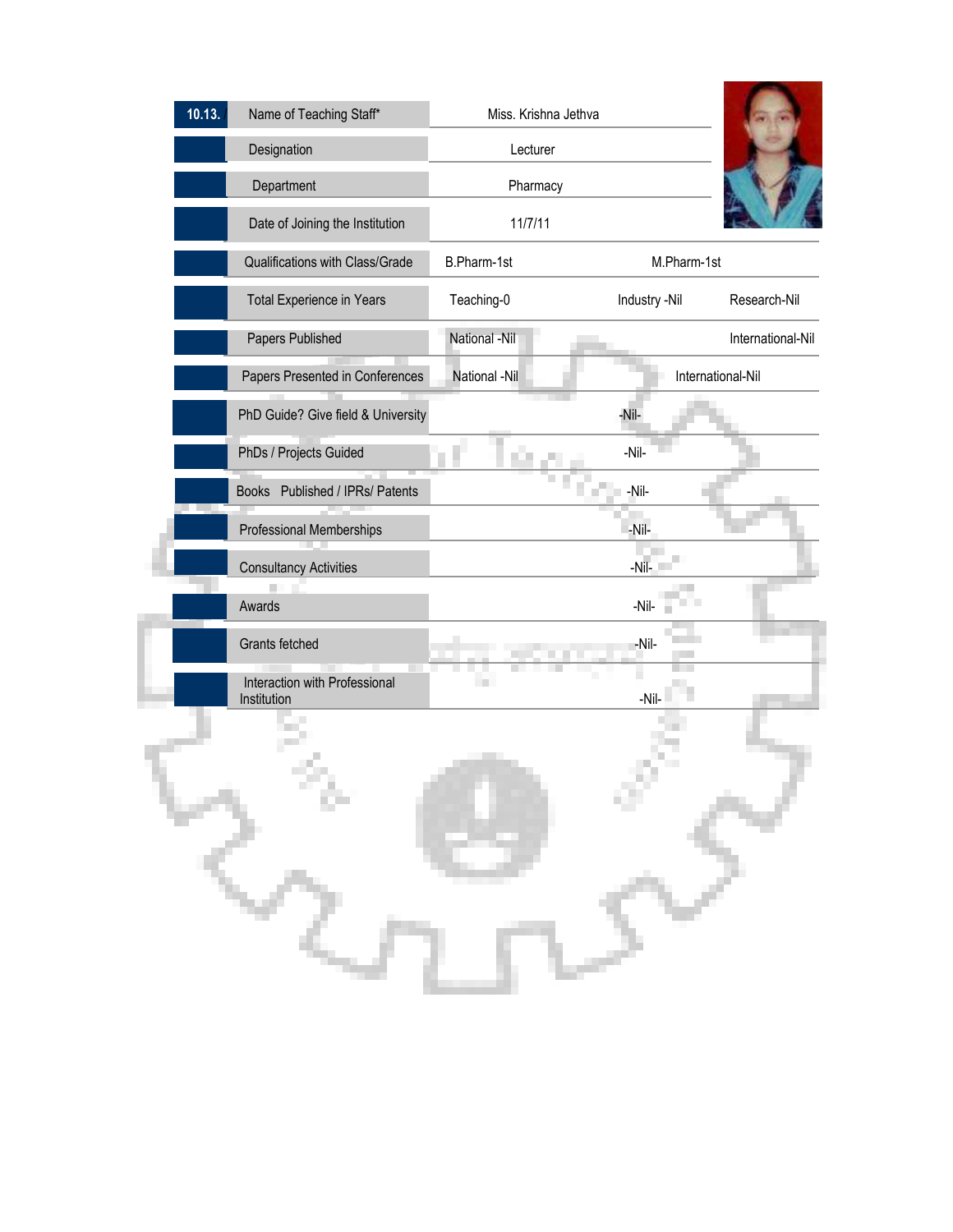| 10.13.<br>Name of Teaching Staff*            | Mr. Ashish Dhamat |               |                   |
|----------------------------------------------|-------------------|---------------|-------------------|
| Designation                                  | Lecturer          |               |                   |
| Department                                   | Pharmacy          |               |                   |
| Date of Joining the Institution              | 1/8/11            |               |                   |
| Qualifications with Class/Grade              | B.Pharm-1st       | M.Pharm-1st   |                   |
| Total Experience in Years                    | Teaching-0        | Industry -Nil | Research-Nil      |
| Papers Published                             | National -Nil     |               | International-Nil |
| Papers Presented in Conferences              | National -Nil     |               | International-Nil |
| PhD Guide? Give field & University           |                   | -Nil-         |                   |
| PhDs / Projects Guided                       |                   | -Nil-         |                   |
| Books Published / IPRs/ Patents              |                   | $-Nil-$<br>п  |                   |
| Professional Memberships                     |                   | -Nil-         |                   |
| <b>Consultancy Activities</b>                |                   | $-Nil-$       |                   |
| Awards                                       |                   | -Nil-         |                   |
| Grants fetched                               |                   | -Nil-         |                   |
| Interaction with Professional<br>Institution | $\blacksquare$    | -Nil-         |                   |
|                                              |                   |               |                   |
|                                              |                   |               |                   |
| ò.                                           |                   |               |                   |
|                                              |                   |               |                   |
|                                              |                   |               |                   |
|                                              |                   |               |                   |
|                                              |                   |               |                   |

**Second Contract Contract Contract Contract Contract Contract**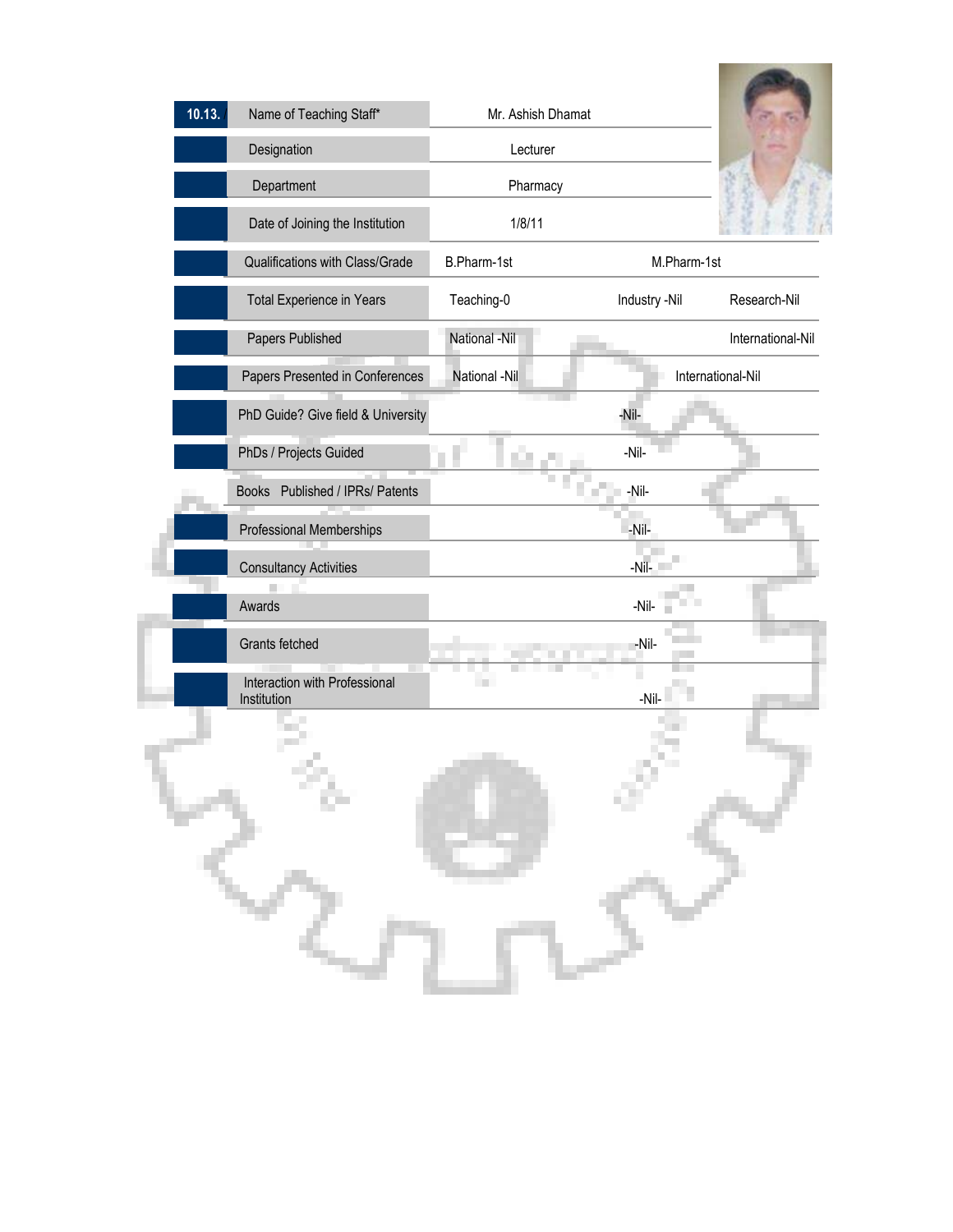| 10.13. | Name of Teaching Staff*                      | Mr. Milan Borisagar |                   |              |  |
|--------|----------------------------------------------|---------------------|-------------------|--------------|--|
|        | Designation                                  | Computer Lecturer   |                   |              |  |
|        | Department                                   | Pharmacy            |                   |              |  |
|        | Date of Joining the Institution              | 3/10/11             |                   |              |  |
|        | Qualifications with Class/Grade              |                     | PGDCA-1st         |              |  |
|        | Total Experience in Years                    | Teaching -0         | Industry-Nil      | Research-Nil |  |
|        | Papers Published                             | National -Nil       | International-Nil |              |  |
|        | Papers Presented in Conferences              | National -Nil       | International-Nil |              |  |
|        | PhD Guide? Give field & University           |                     | -Nil-             |              |  |
|        | PhDs / Projects Guided                       | п                   | -Nil-             |              |  |
|        | Books Published / IPRs/ Patents              |                     | -Nil-<br>п        |              |  |
|        | Professional Memberships                     |                     | -Nil-             |              |  |
|        | <b>Consultancy Activities</b>                |                     | $-N$ il-          |              |  |
|        | Awards                                       |                     | $-Nil-$           |              |  |
|        | Grants fetched                               |                     | -Nil-             |              |  |
|        | Interaction with Professional<br>Institution |                     | -Nil-             |              |  |
|        |                                              |                     |                   |              |  |
|        |                                              |                     |                   |              |  |
|        | ö.                                           |                     |                   |              |  |
|        |                                              |                     |                   |              |  |
|        |                                              |                     |                   |              |  |
|        |                                              |                     |                   |              |  |
|        |                                              |                     |                   |              |  |
|        |                                              |                     |                   |              |  |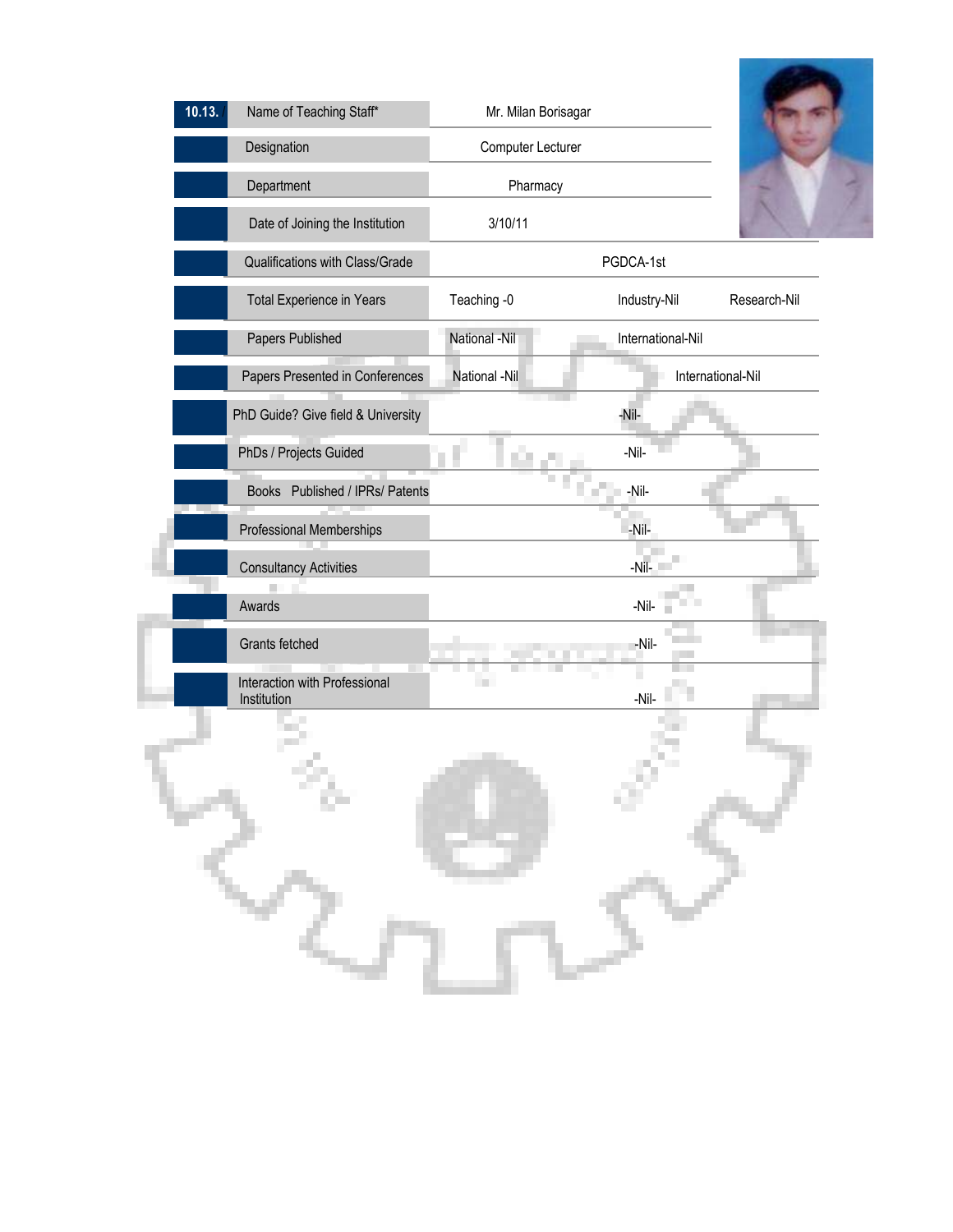| 10.13.<br>Name of Teaching Staff*            | Mr. Vipul Sheladiya |              |                    |
|----------------------------------------------|---------------------|--------------|--------------------|
| Designation                                  | Math. Lecturer      |              |                    |
| Department                                   | Pharmacy            |              |                    |
| Date of Joining the Institution              | 07/12/06            |              |                    |
| Qualifications with Class/Grade              | MSc-1st             |              | Bed-1st            |
| Total Experience in Years                    | Teaching-4          | Industry-Nil | Research-Nil       |
| Papers Published                             | National -Nil       |              | International-Nil  |
| Papers Presented in Conferences              | National -Nil       |              | International-Nil  |
| PhD Guide? Give field & University           |                     | -Nil-        |                    |
| PhDs / Projects Guided                       | ×                   | -Nil-        |                    |
| Books Published / IPRs/ Patents              |                     | -Nil-        |                    |
| Professional Memberships                     |                     | -Nil-        |                    |
| <b>Consultancy Activities</b>                |                     | $-Nil-$      |                    |
| Awards                                       |                     | -Nil-        | <b>The Company</b> |
| Grants fetched                               |                     | -Nil-        |                    |
| Interaction with Professional<br>Institution | <b>In</b>           | -Nil-        |                    |
|                                              |                     |              |                    |
|                                              |                     |              |                    |
|                                              |                     |              |                    |
|                                              |                     |              |                    |
|                                              |                     |              |                    |
|                                              |                     |              |                    |
|                                              |                     |              |                    |
|                                              |                     |              |                    |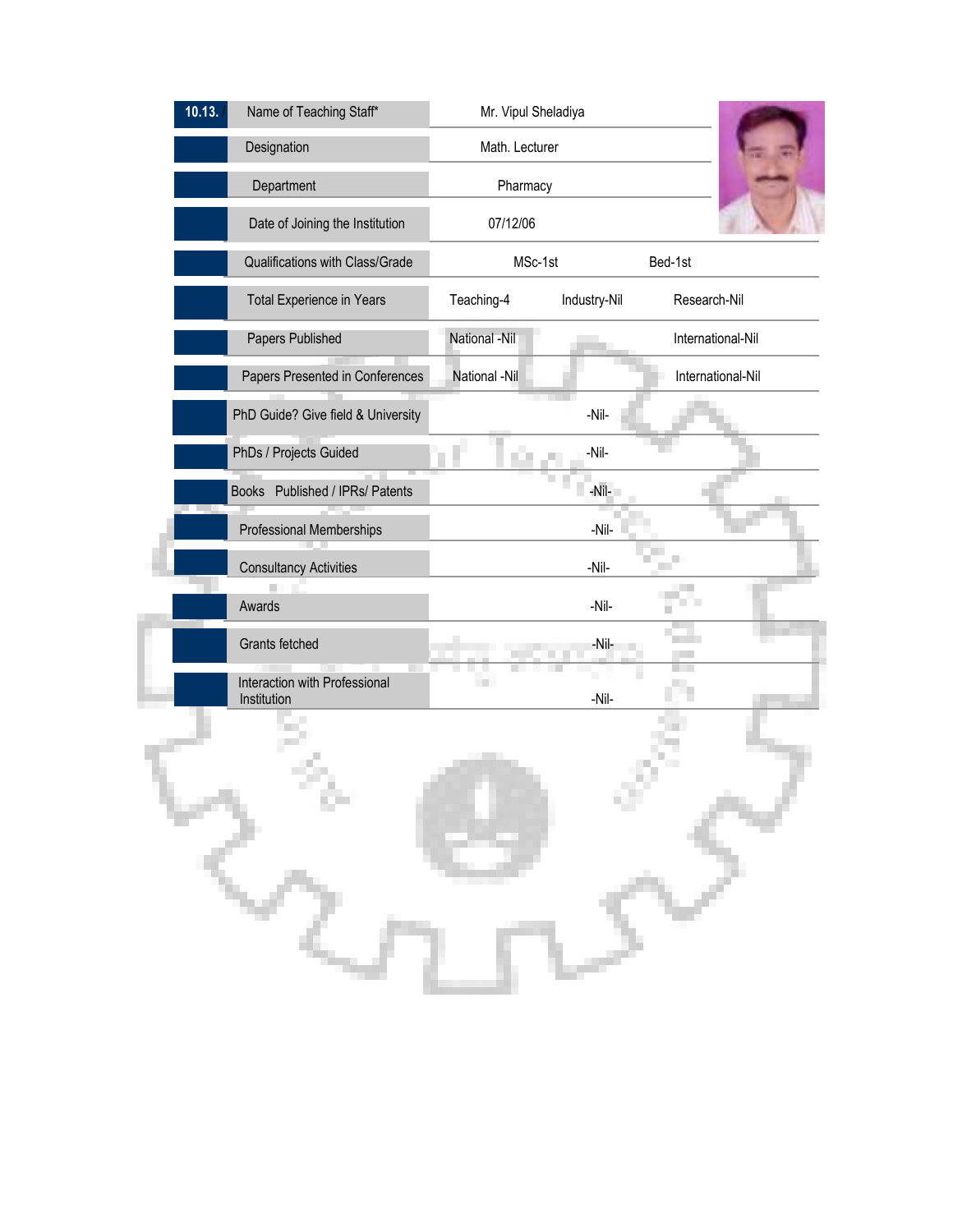| 10.14 | Admission quotal                         | As Per ACPC, Gujarat  |                 |                                    |                   |
|-------|------------------------------------------|-----------------------|-----------------|------------------------------------|-------------------|
|       | Entrance test / admission criteria       | GujCET /              |                 | $10+12$ pass                       |                   |
|       | Cut off / last candidate admitted        | $36.25$ CAY(2010-11), |                 | <b>31.95 GAY/</b>                  | <b>130.35 CAY</b> |
|       | Fees in rupees                           |                       |                 | 42,000/-CAY(2009-10) 42,000/-CAY-1 | 42,000/-CAY-2     |
|       | Number of Fee Waivers offered            | $0(2010-11)$          | 06 CAY(2010-11) |                                    | 06CAY-1           |
|       | <b>Admission Calendar</b>                |                       |                 | June-July As per ACPC, Gujarat     |                   |
|       | PIO quota                                | No                    |                 |                                    |                   |
| 10.15 | Infrastructural information <sup>^</sup> |                       |                 |                                    |                   |

Ī

L

×

w



Front View of Institute **Right Side View of institute** Right Side View of institute

a in pro





Left Rear view Of institute **Rear View** Rear View

l,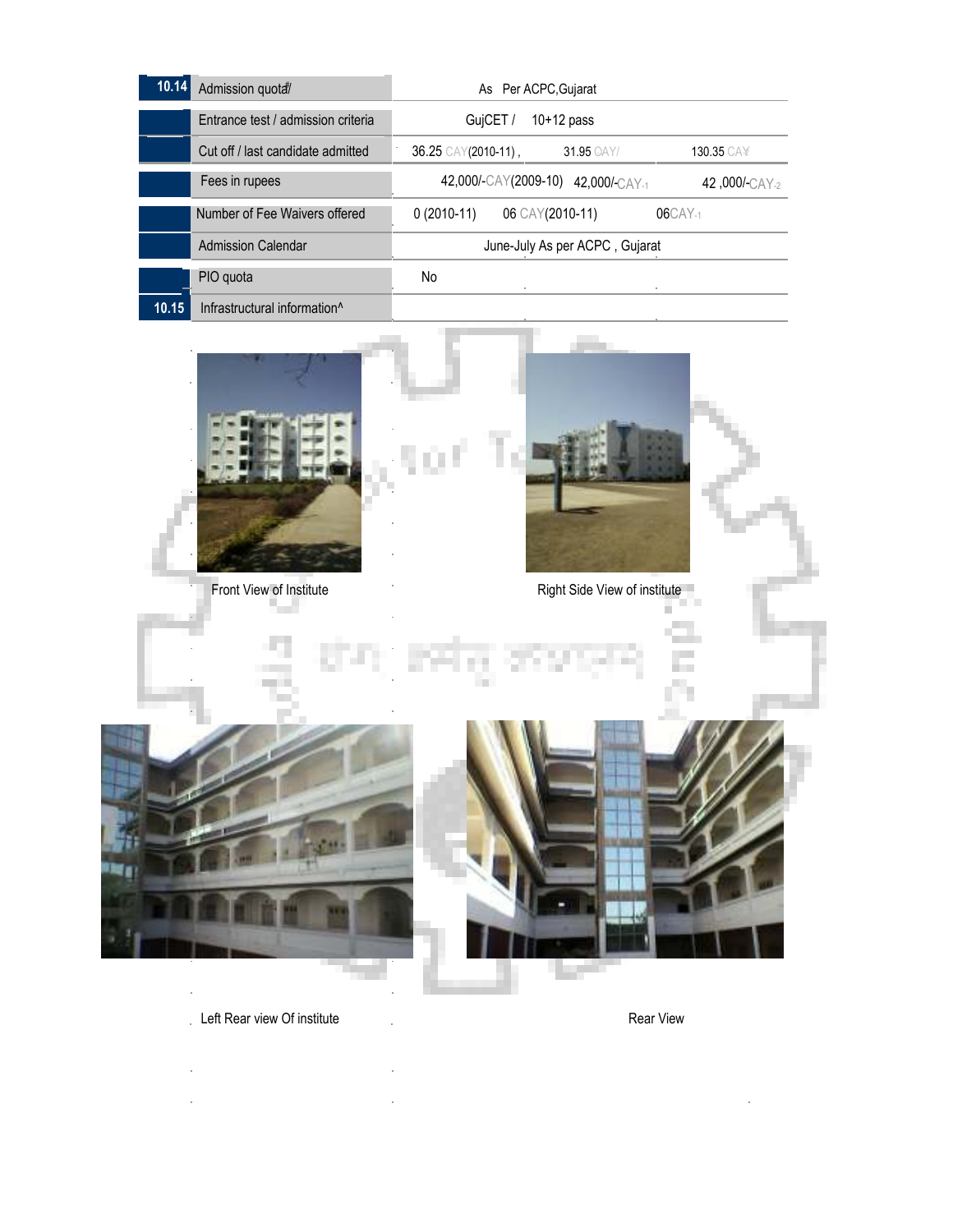





Tutorial Room Tutorial Room Tutorial Room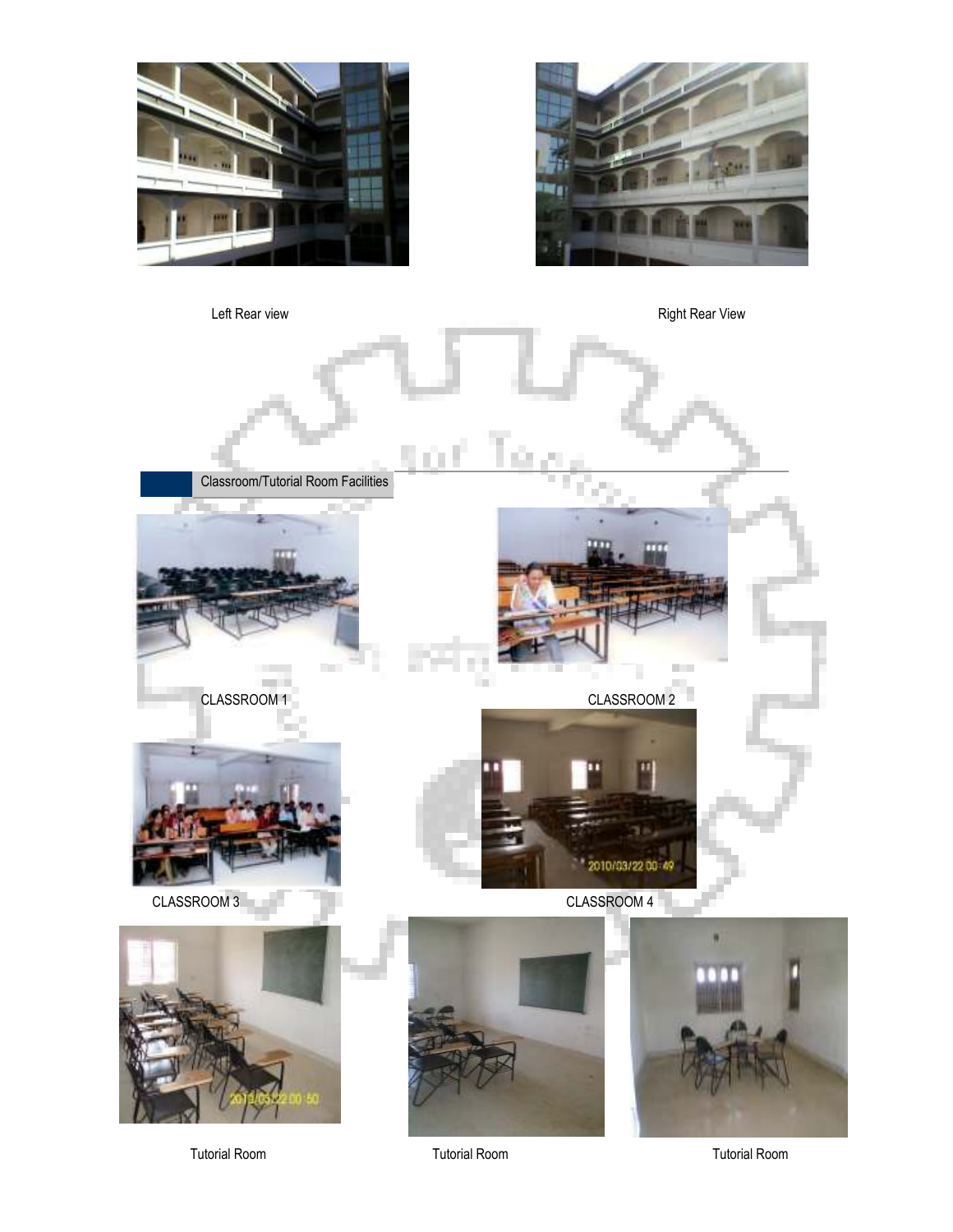Laboratory details 12 Lab.

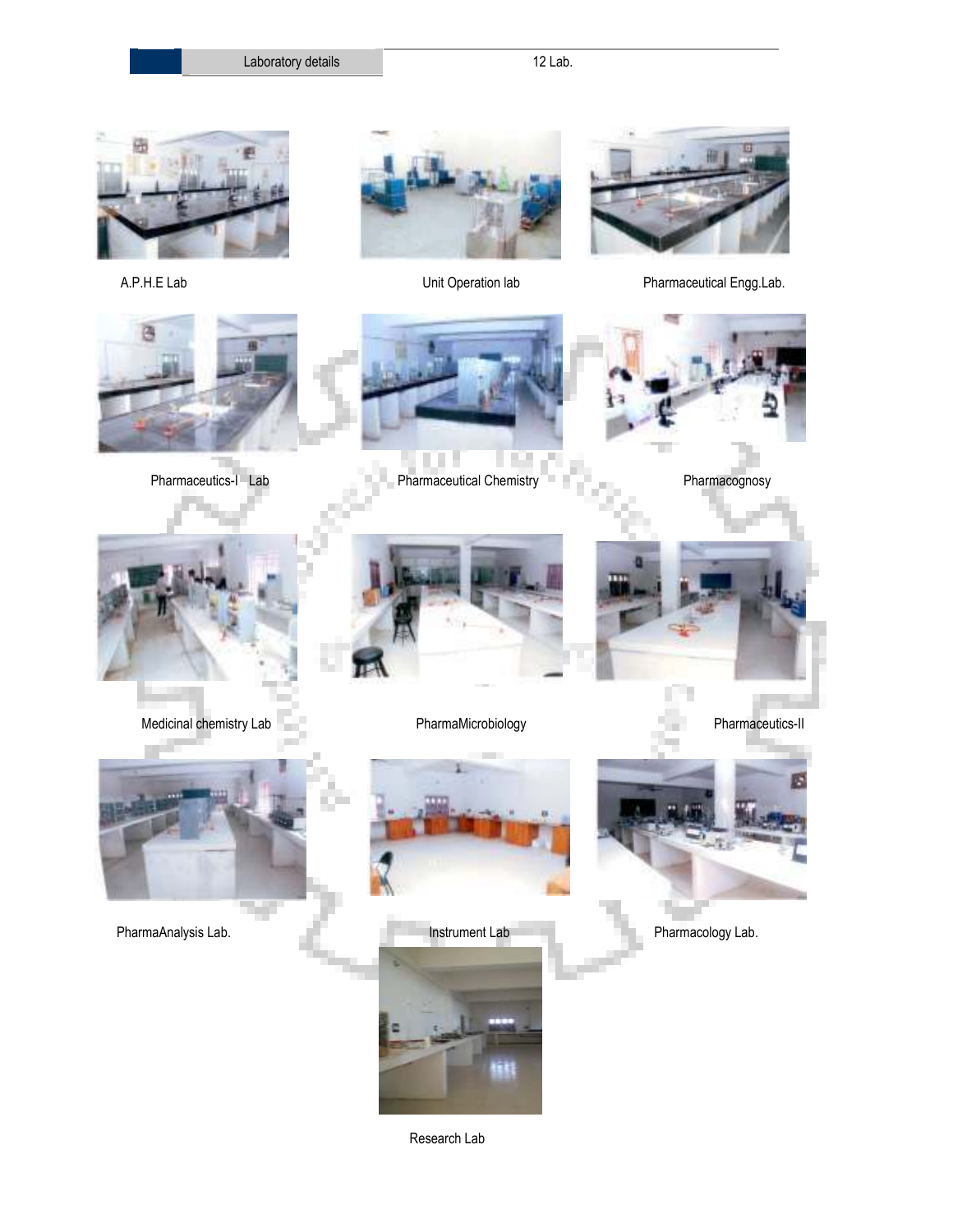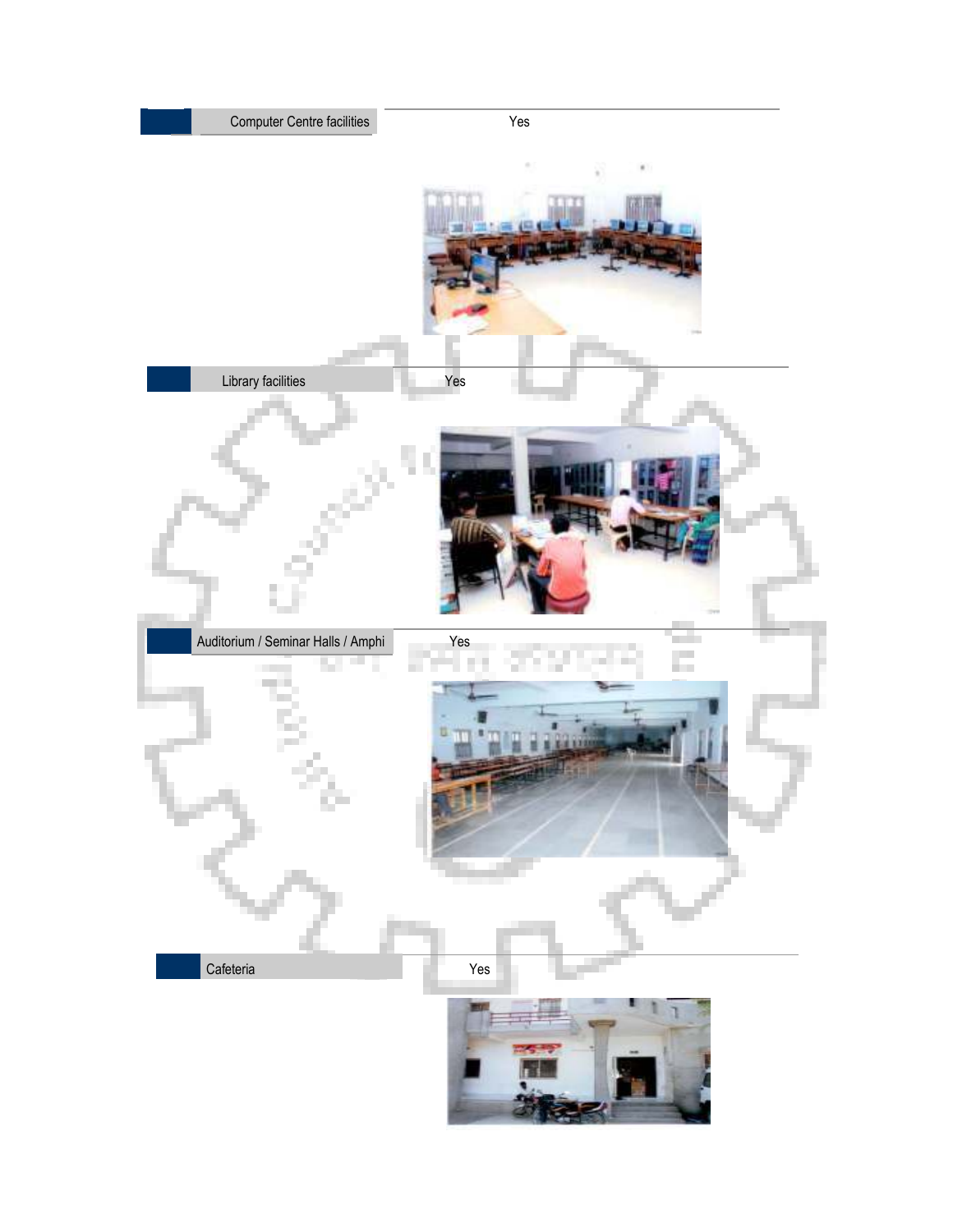